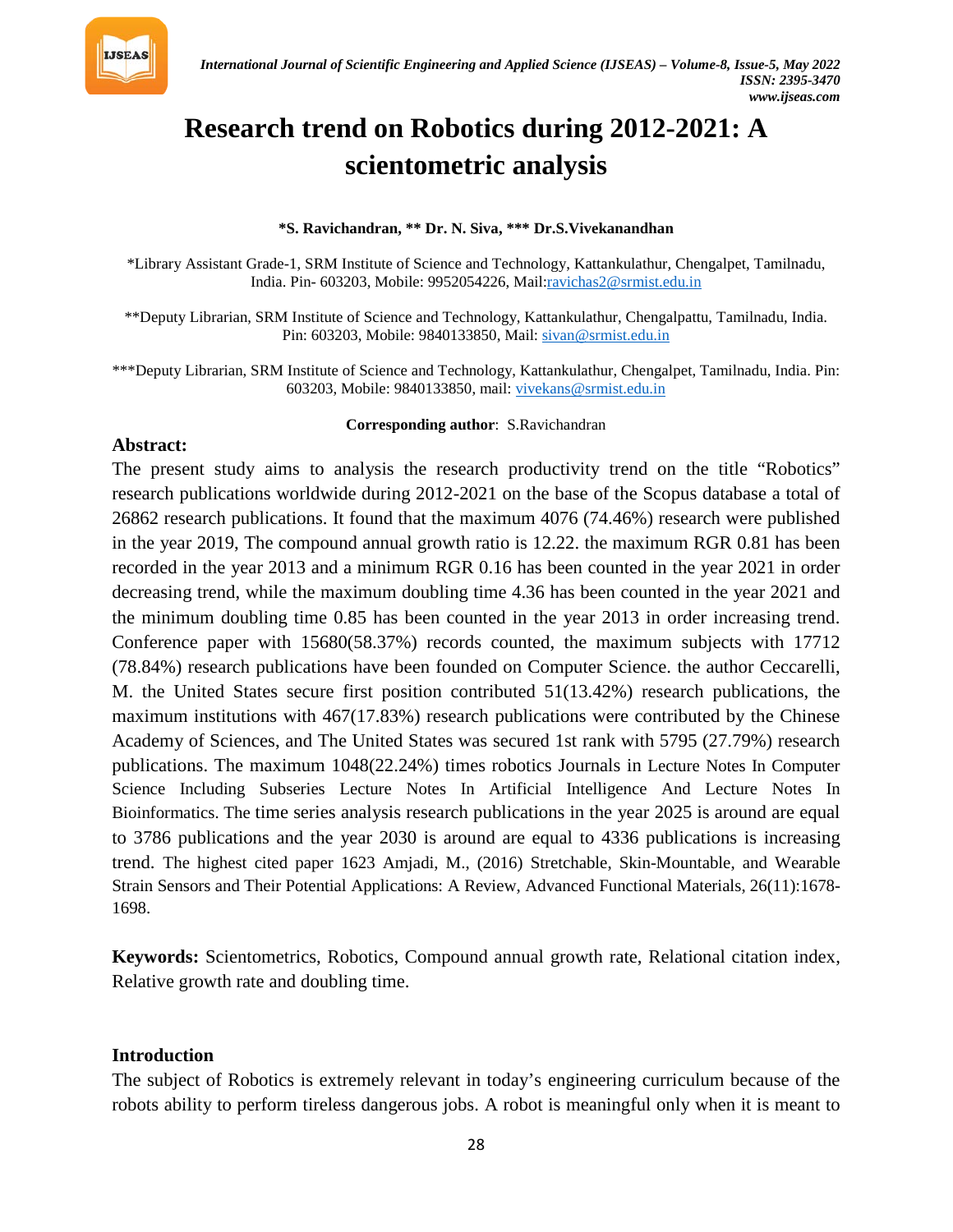

relive a human worker from boring. Unpleasant, hazardous, or too precise jobs. A robot is normally designed to assist a human worker. In contrast to the general belief, a robot is actually not as fast as human in most applications it however, maintain the speed over a very long period of time. As a result, productivity increases if the number of pieces to be produced is very large, moreover the intelligence of todays most advanced robot is now here near human intelligence Thus, the introduction of a robot without real understanding of its benefits will be disastrous and is not advisable.<sup>1</sup>

Robotics is the branch of science and engineering and its treaties as the design, construction, operation, and use of robots. The science of robots by which humans working in this area are called robotics. Robotics is the science and technology of robots, their design, manufacture, and application. Robotics requires a working knowledge of electronics, mechanics, and software, and is usually accompanied by a large working knowledge of many subjects. Robotics is the study of robots, robots are machines that can be used to do jobs. Some robots can do work by themselves and other robots must always have a person telling them what to do. "Although the science of robotics only came into existence about in the 20thcentury, the history of human invented automation has a much longer past. In fact, the ancient Greek engineer Hero of Alexandria, formed two texts, Pneumatic, and Automata that testify to the existence of hundreds of different kinds of "wonder" machines capable of automated movement. Of course, robotics in the 20th and 21st centuries has advanced radically to include machines capable of assembling other machines and even robots that can be mistaken for human beings.

Just as giant talus was entrusted with the task of protecting the island of create from invaders in the industrial age a mechanical creature (automation) has been entrusted with the task of substituting a human being in subordinate labor duties. This concept was introduced by the Czech play wright Karel Capek who wrote the play Rossum's universal Robots (R.U.R) in 1920. On that occasion he coined the term robot- derived from the term robot that means executive labor in slay language – to denote the automation built by Rossum who end up by rising up against human kind in science fiction tale. The word robotics was accidentally coined by science fiction author Russian Isaac Asimov in his 1940 story "Liar!" Science fiction authors throughout history have been interested in man's capability of constructing self-motivating machines and life forms, conceived the robot as an automation of human appearance but devoid of feelings. Its behavior was dictated by a positronic brain programmed by a human being in such a way as to satisfy certain rules of ethical conduct.<sup>2</sup>

#### **Scientometrics Study**

Scientometric is one of the truly inter disciplinary research fields to extend almost all scientific fields. In addition many extensive bibliometric studies of important science fields appeared during the last two decade. At presents, the connotation of bibliometric turns out to be the science of measurement relating to documents. The word measurement mean the application of mathematical and statistical techniques to find out growth of document, scattering or literature in various types of documents, publication of documents by an author, impact of document and so on. Cole and Eales (1917)<sup>3</sup> in their publication on history of comparative anatomy, applied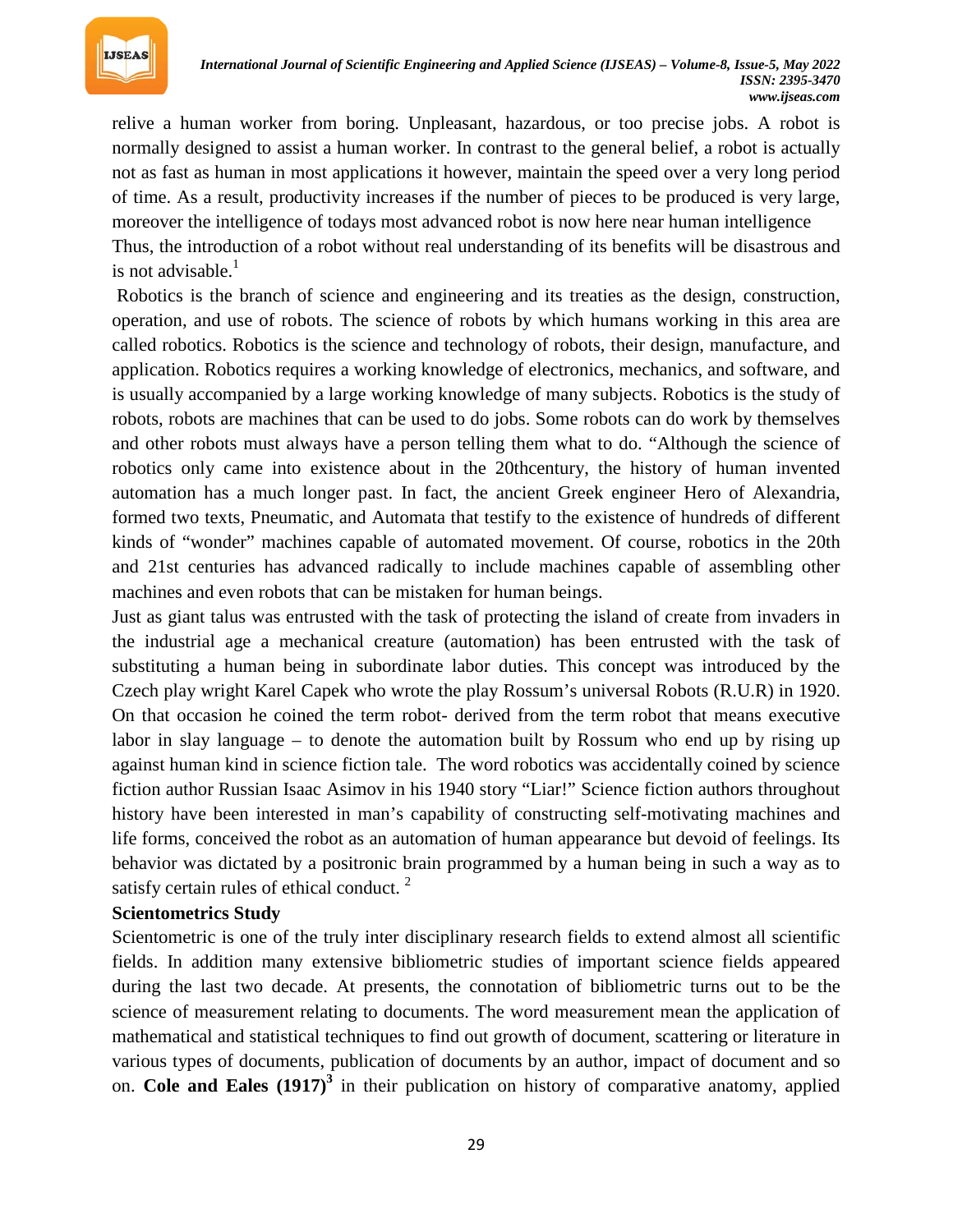

statistical methods for analyzing the literature are called it statistical analysis. The most important contribution was made by **Hulme**  $(1923)^4$  when he published the book statistical bibliography, this term continued to be used for statistical measures till the end of 1960s. **Ranganathan** (1948)<sup>5</sup> coined the term librametry to denote measurement of various library activities and service using mathematical and statistical technique. Alan Prichard (1969)<sup>6</sup> coined the term bibliometric to denote Application of mathematical and statistical methods to book and other media, process of written communication and of the nature and course of a discipline. Van Raan (1997)<sup>7</sup> According to scientometric research is devoted to Quantitative studies of science and technology. So that this paper aims to analyze the contribution of wastewater management research publications are published in Scopus database during the period of 2010 – 2019.

#### **Literature review**

Sab et al. (2018)<sup>8</sup> analyzed the publishing trends of Indian Chemical Science research during 2002-2016 with the help of Web of Science database. The publication share of India was 5.46% during study was increased from 3.94 to6.99. The average growth of 5.30% per year. International collaboration trend consistently increasing and the USA was the highest collaborative country. Computer Science was the broadest subject among all the subjects contributed the largest publication share of 67.69% articles. The maximum share of articles was with journal articles with 45213 articles and a total of 503 articles were registered as a highly cited paper with 100 to 100+ citation per articles.

Gupta et al. (2017)<sup>9</sup> have examined the publishing trends of world mobile research based on Scopus database during 2007-2016. A total of 140375 globally articles were founded for the study with an annual average growth rate of 1.68%. China was the largest globally contributing country with 20.52% articles and top 20 most productive countries published 95.05% articles globally during the period of study.

**Dhawan et al.** (2016)<sup>10</sup> conducted a scientometric study on research in the electronic publishing field during 2005-2014. The major findings of the study was a total 7010 articles published with 3.14% compound annual growth rate and averaged 1.08 citation per articles. The top 15 most productive organizations publication share was 5.72% and citation share is 12.73% during 2005- 2014. The average productivity rate per organization during the study was low 26.7, citation impact per pater was 2.41, h-index was 6.93 and international collaborative share was 23.44% during the study period.

**Santhakumar and Kaliaperumal (2014)<sup>11</sup>** directed a scientometric study on mobile technology publications and focus on the growth and development of mobile technology in terms of publication output available on engineering index database during 2003-2012. They found that a total of 144567 publications were published. The average 14456.7 articles published per year and the highest number of publications 20318 were published in the year 2011. The most creative author was Wang. Wei who contributed 223 articles during the study. Institute of Electrical and Electronic Engineering (IEEE) New York (USA) was the highly donated institution with 1248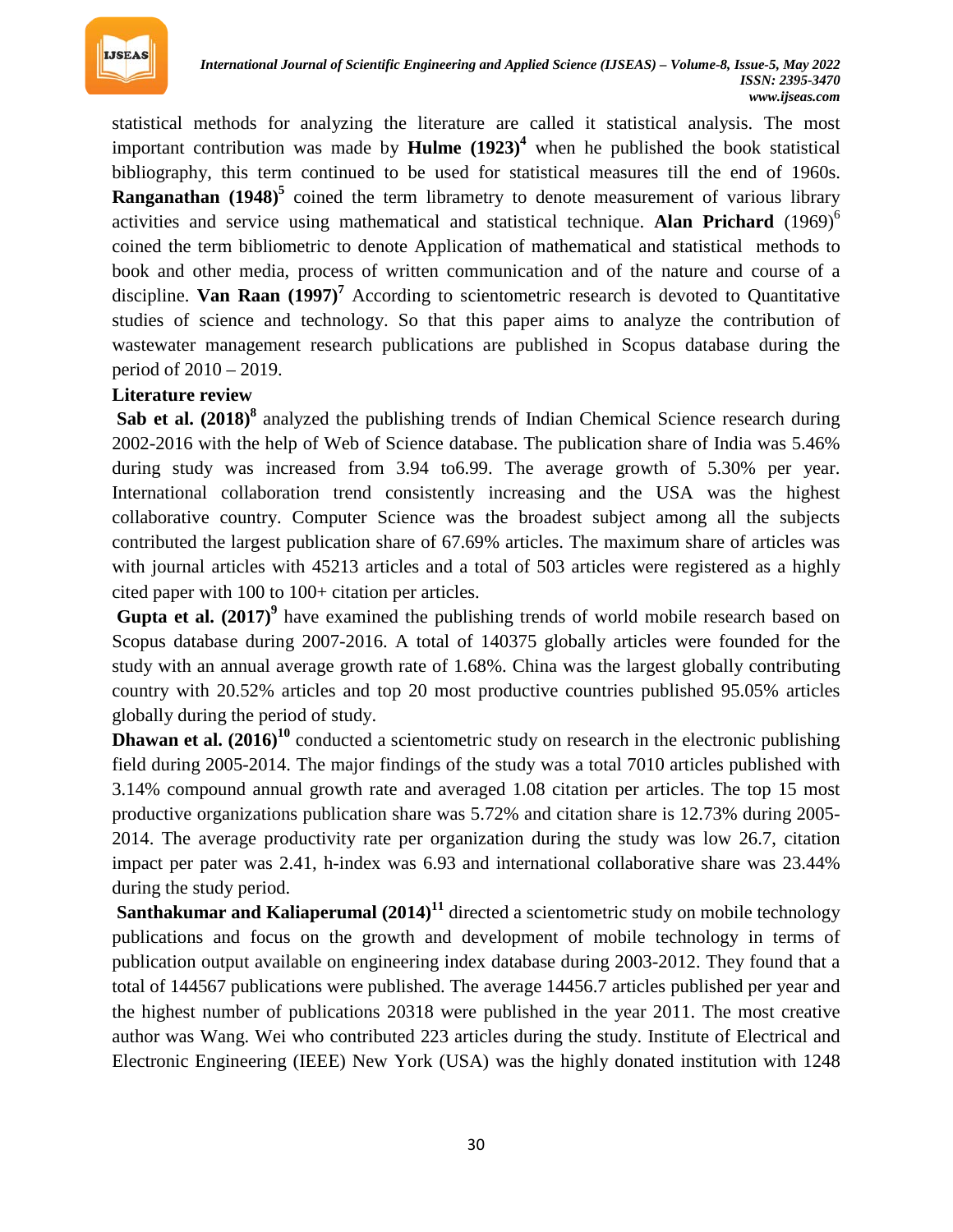

publications. The relative growth rate (RGR) has reduced from 2004(0.98) to 2012(0.13) and doubling time (Dt) has gradually enlarged from 2004(0.71) to 2012(5.15) throughout the study.

**Kumar** (2014)<sup>12</sup> analyze a scientometric study on digital literacy in online library information science and technology abstracts (LISTA) during 1997-2011. A total of 137 articles were published during the study period. 53.28% of articles focus significantly on digital literacy. Academic journal and periodicals 69.34% primarily publish articles on digital literacy in the field of library and information science. Triple authorship pattern 35.04% was dominating, 35-40 age group authors publish a high number of 39.42% articles. U.K. (27.01%) and U.S.A. (24.82%) were generated more numbers of articles. International journal of information and library review 8.03% have published a maximum number of articles.

Ajay Kumar  $(2021)^{13}$  examined the research trend in robotics from 2009 to 2018: A scientometric analysis based on the Scopus database. A total of 97480 articles were published on the "Robotics" title in the world from 2009- to 2018. The highest 11950 (12.26%) articles were published in the year 2018, and the lowest 6980 (7.16%) articles were published in the year 2009. The maximum AGR of 15.36 was calculated in the year 2010 and the lowest AGR of -7.00 was calculated in the year 2012. The highest RGR has been counted as 0.77 and the lowest RGR of 0.13 has been calculated during the period of study. The relative growth rate was always in decreasing order and respective doubling was always in the increasing order during the period of study. Computer Science was the leading subject with 53675 articles. Chinese Academy of Sciences with 1577 articles was the highest contributed affiliation, the United States with 36159 was the leading country of publications.

Gaud Nutan (2019)<sup>14</sup> analyzed a Critical Analysis of the Scientific Productivity of the Robotics Research in India from 2009 to 2018. This paper describes the results of a scientometric study of "Robotics" research publications during the period of 10 years i.e. (2009-2018). A total of 4325 research papers. The annual growth rate of publications fluctuated trends. The maximum (1.23) relative growth rate was found in 2010; the highest doubling time (3.43) was recorded in 2018; the maximum number of papers were written by more than three authors i.e. 1657 research papers. The average degree of the author's collaboration was (0.93). Krishna, K.M. was the most productive author with (51) research papers contribution. Out of a total of 16670 citations, 2718 citations were recorded in 2010 and a total of 4325 publications, 2704 (62.52%) of records were conference papers. The highest publications came from computer science subjects.

**Ravichandran and Vivekanandhan** (2022)<sup>15</sup> examined the Scientometric analysis of diabetics' research output from the Scopus database from 1971 to 2020 in India. From a study of the Scopus database with a total number of 19756 research publications. During the study period, a maximum of 8323(42.13%) research publications are contributed in the block years 2016-2020. The relative growth rate is 0.86 in the block years 1971-1975 and 0.55 in the block years 2016- 2020. At the same time doubling time found that 0.81 in the block years 1971- 1975 and 1.27 in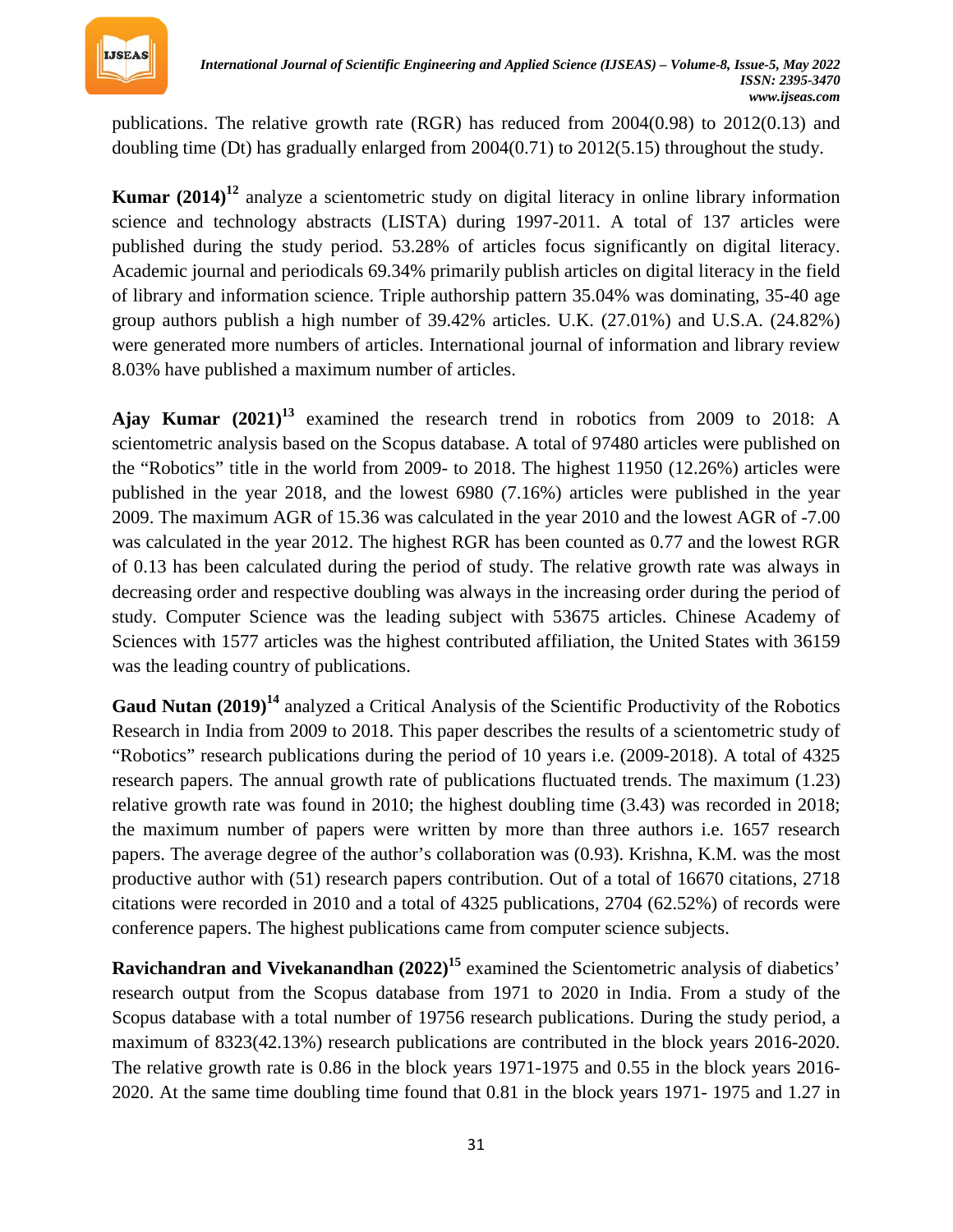

the block years2016- 2020. A maximum of 15778(79.86%) research publications are contributed by article. The average degree of collaboration is 0.95. The average CC value is 0.62. The average CI value is 3.38. A maximum of 303(23.17%) research publications are contributed by Mohan, and a maximum of 597(18.27%) research publications are contributed by the all India institute of medical sciences, New Delhi. A maximum of 1010(35.84%) research publications collaborate country by United Status.

**Ravichandran and Siva** (2022)<sup>16</sup> analyzed the Infertility research output in India from the Scopus database from 2012 to 2021: from the study the Scopus database with a total number of 3701 publications in India. The year-wise research publications contributed to Infertility research, a maximum of 462(15.04%) research publications are contributed in the year 2021. The United States is the most contributing top-ranking collaborator country with 184(32.03%) research publications. A maximum number of 43(13.15%) research publications are contributed by Kamath, M.S, and India with top-ranking authors. The average degree of collaboration is 0.92. A maximum of 2265(73.75%) research publications are articles in the document type. The average CC is 0.66, the average CI is 3.86, and the average MCC is 3.87. The study most contributed top-ranking All India Institute of Medical Sciences, New Delhi with 203(25.38%) research publications. Top-ranking Journal of Human Reproductive Sciences with 250(34.06%) research publications.

## **Objectives of the study**

The objectives of the study are to

- $\triangleright$  To analysis year wise distribution of research publications.
- $\triangleright$  To examine the compound annual growth rate of publications.
- $\triangleright$  To calculate the relative growth rate and doubling time
- $\triangleright$  To identify the major document type and key word
- $\triangleright$  To analysis of the subject top 10 in the study.
- $\triangleright$  To find out the authors and organizations top 10 in the study.
- $\triangleright$  To find out the country and journals top 10 the study
- $\triangleright$  To identify the funding agency and language top 10
- $\triangleright$  To analysis the time series analysis and highly cited paper

# **Methodology**

The present study is based on the research output published on the topic Robotics during 2012- 2021. The search string for collection of raw data is ((TITLE-ABS-KEY ("Robotics") AND TITLE-ABS-KEY ("Machine")) AND PUBYEAR > 2011 AND PUBYEAR < 2022) the total of 26862 records were counted on the Scopus database. The obtained data were analyzed and tabulated in an MS-excel sheet and tested by the various scientometric tools to fulfill the objectives of the study. The data was collected from the Scopus database on 18.04.2022.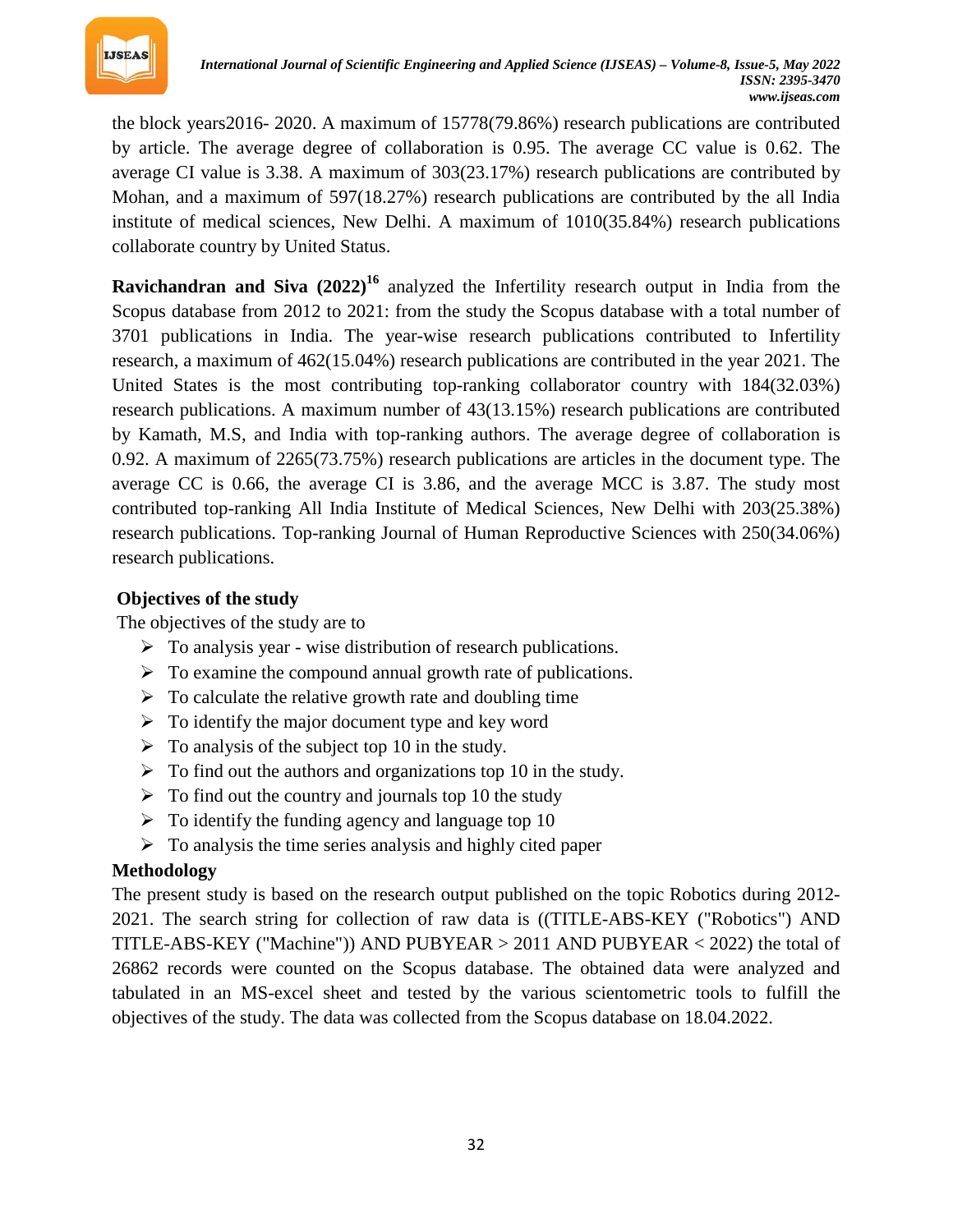

# **Data analysis Compound Annual Growth Rate [CAGR]**

The Compound Annual Growth Rate [CAGR] is one of the useful measures to identify the growth, over the multiple time periods. It can be measure from the initial number of publications to ending number of publications. The mathematical formula of CAGR is used **Ashok Kumar and Gopala Krishnan (2013).***<sup>P</sup>* **17**

> $\text{CAGR} = \left[ \frac{\text{Ending Value}}{\text{Raching Value}} \right]$ Begining Value  $\left[\frac{1}{\text{\# of Years}-1}\right]$

# **Relative Citation Index (RCI)**

Relative citation index (RCI) was developed by the Institute of Scientific Information and examine the impact of different countries, institutions, authors and journals research publications. The scientific impact of leading countries was examined by using two relative indicators, namely citations per paper (CPP) and relative citations index (RCI). Citations per paper (CPP) are a relative indicator computed as the average number of citation per paper. To measure the both influence and visibility of a country research, the following formula has been used by **Bharvi Dutt and Khaiser Nikam (2016)***<sup>P</sup>* **18**

$$
RCI = \frac{A \text{ Country share of the World Citations}}{A \text{ Country share of the World Publications}}
$$

 $RCI = 1$  indicate that a country's citation rate is equal to the world citation rate  $RCI > 1$  indicate that a country's citation rate is greater than the world citation rate  $RCI < 1$  indicate that a country's citation rate is lower than the world citation rate

# **H-Index**

**Hirsch**  $(2005)^{19}$  proposed the h-index is one of the alternatives to the standard bibliometric indicators for single scientists, it is defined below the table,

A scientist has index h if h of his or her Np papers have at least h citations each and other papers ( $Np - h$ ) have  $\leq$  citations each.

**Ye** (2009)<sup>20</sup> found that the **Glanzel-Schubert** (2007)<sup>21</sup> model was better than the **Hirsch and Egghe-Rousseau** (2006)<sup>22</sup> model to estimate the *h*-index of countries and other units. **Gupta and Bala**  $(2013)^{23}$  discussed the *h*-index in the various acts of Epilepsy research in India. Differences among the various models of the *h*-index are,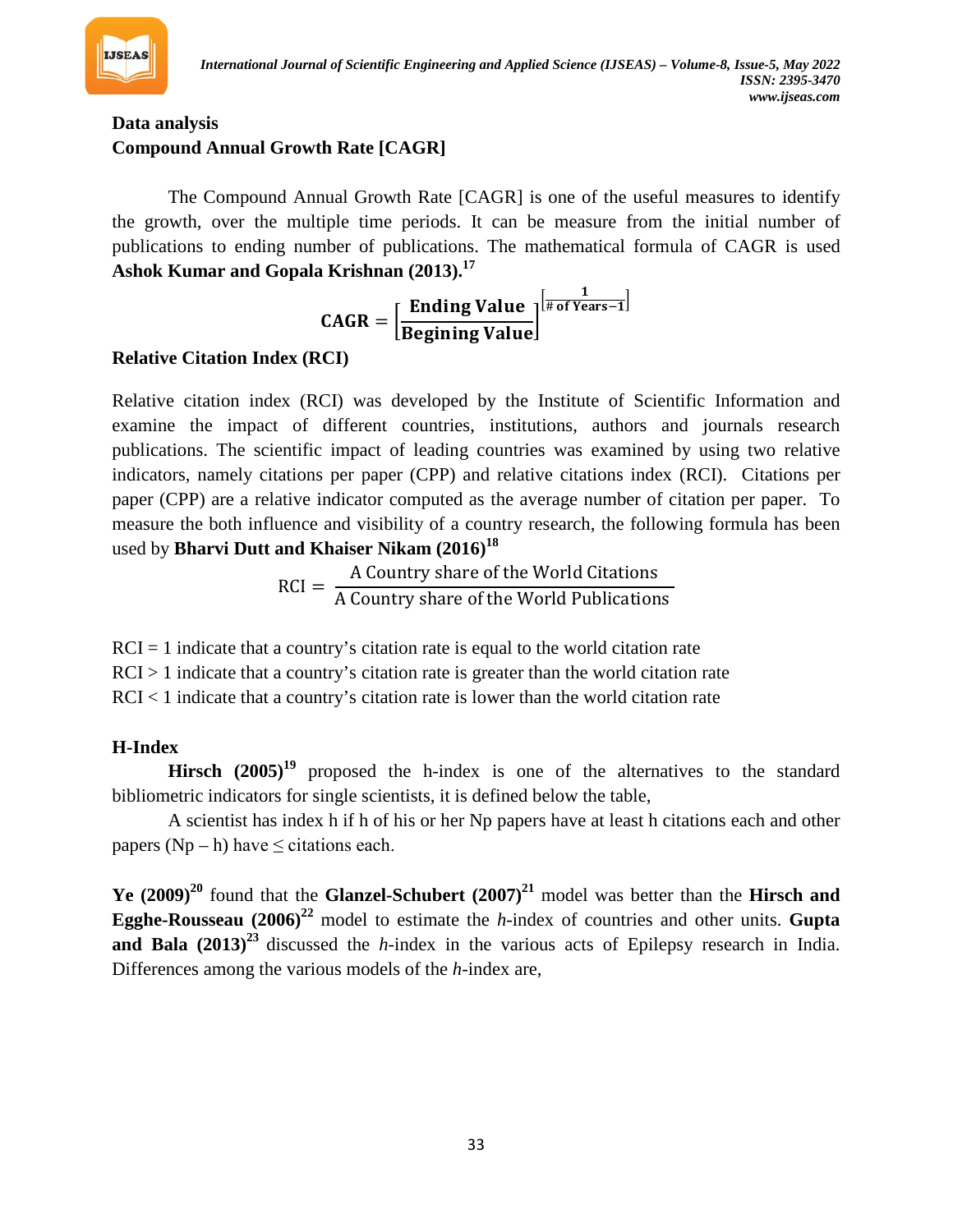

| Various methods of h-index |  |
|----------------------------|--|
|----------------------------|--|

| Model            | <b>Equation</b>             | <b>Description</b>                                                                   |
|------------------|-----------------------------|--------------------------------------------------------------------------------------|
| Hirsch           | $h = \sqrt{(C/a)}$          | $C = Total Citations; a = Constant$                                                  |
| Egghe-Rousseau   | $h = P^{-1/\infty}$         | $P = Total Publications$ ; $a > 1$ is Lotka's Exponential                            |
| Glanzel-Schubert | $h = c P^{1/3} (CPP)^{2/3}$ | c is a Constant; $P = Total Publications$ CPP = Citations<br><b>Per Publications</b> |

#### **Year - wise distribution of the Robotics Research Publications Table 1 Year - wise distribution of the Robotics Research Publications**

|      |             |                     |               |                  |               |              |               |                |               | h-    |            |            |
|------|-------------|---------------------|---------------|------------------|---------------|--------------|---------------|----------------|---------------|-------|------------|------------|
| S.No | vear        | <b>Publications</b> | $\frac{0}{0}$ | <b>Citations</b> | $\frac{6}{6}$ | <b>Cited</b> | $\frac{6}{9}$ | <b>Uncited</b> | $\frac{0}{0}$ | index | <b>CPP</b> | <b>RCI</b> |
|      | 2012        | 1245                | 4.63          | 22567            | 8.26          | 356          | 8.42          | 889            | 3.93          | 71    | 18.13      | 1.78       |
| 2    | 2013        | 1560                | 5.81          | 24573            | 9.00          | 411          | 9.72          | 1149           | 5.08          | 67    | 15.75      | 1.55       |
| 3    | 2014        | 1745                | 6.50          | 25187            | 9.22          | 453          | 10.71         | 1292           | 5.71          | 67    | 14.43      | 1.42       |
| 4    | 2015        | 2102                | 7.83          | 33081            | 12.11         | 463          | 10.95         | 1639           | 7.24          | 79    | 15.74      | 1.55       |
| 5    | 2016        | 2238                | 8.33          | 33657            | 12.32         | 468          | 11.07         | 1770           | 7.82          | 72    | 15.04      | 1.48       |
| 6    | 2017        | 2756                | 10.26         | 35509            | 13.00         | 497          | 11.75         | 2259           | 9.98          | 69    | 12.88      | 1.27       |
| 7    | 2018        | 3409                | 12.69         | 42249            | 15.47         | 424          | 10.03         | 2985           | 13.19         | 84    | 12.39      | 1.22       |
| 8    | 2019        | 4076                | 15.17         | 30327            | 11.10         | 440          | 10.41         | 3636           | 16.06         | 67    | 7.44       | 0.73       |
| 9    | 2020        | 3786                | 14.09         | 19722            | 7.22          | 385          | 9.11          | 3401           | 15.03         | 48    | 5.21       | 0.51       |
| 10   | 2021        | 3945                | 14.69         | 6275             | 2.30          | 331          | 7.83          | 3614           | 15.97         | 23    | 1.59       | 0.16       |
|      | Total       | 26862               | 100.00        | 273147           | 100.00        | 4228         | 100.00        | 22634          | 100.00        |       |            |            |
|      | <b>CAGR</b> | 12.22               |               |                  |               |              |               |                |               |       |            |            |

Table 1 shows the year-wise growth of research publications in robotics during the ten -year study period between 2012 and 2021 with 26862 research publications. From the study, it is identified that the maximum of 4079(15.17%) research publications are contributed in the year 2019, followed by 3945(14.69%) publications in the year 2021, and 3786(140.9) publications in the year 2020. The average number of research publications per ten-year study period is 2686.2 research publications. This study identified that the growth of research publications in robotics is increasing and decreasing trend.

During the study period the highest citation with 42249(15.47%), and cited with 424(10.03%), uncited with 2985(13.19%). The h-index is 84, CPP is 12.39, and RCI is 1.22 in the years 2018, and the lowest citation with 6275 (2.30%), cited with 331(7.83%), uncited with 3614(15.97%), h-index is 23, CPP is 1.29, and RCI is 0.51. The compound annual growth ratio is 12.22.

#### **Relative growth rate and doubling time of publication**

The most important feature of science and technology in recent years has been calculated by the rate of growth. Scientific growth has been involved not only increase in manpower and financial investment. The relative growth rate is identified by the increase in number of publications per unit of time. The mean relative growth rate over the particular period of interval can be calculated in the following formula developed by **Mahapatra (1985)***<sup>P</sup>* **24**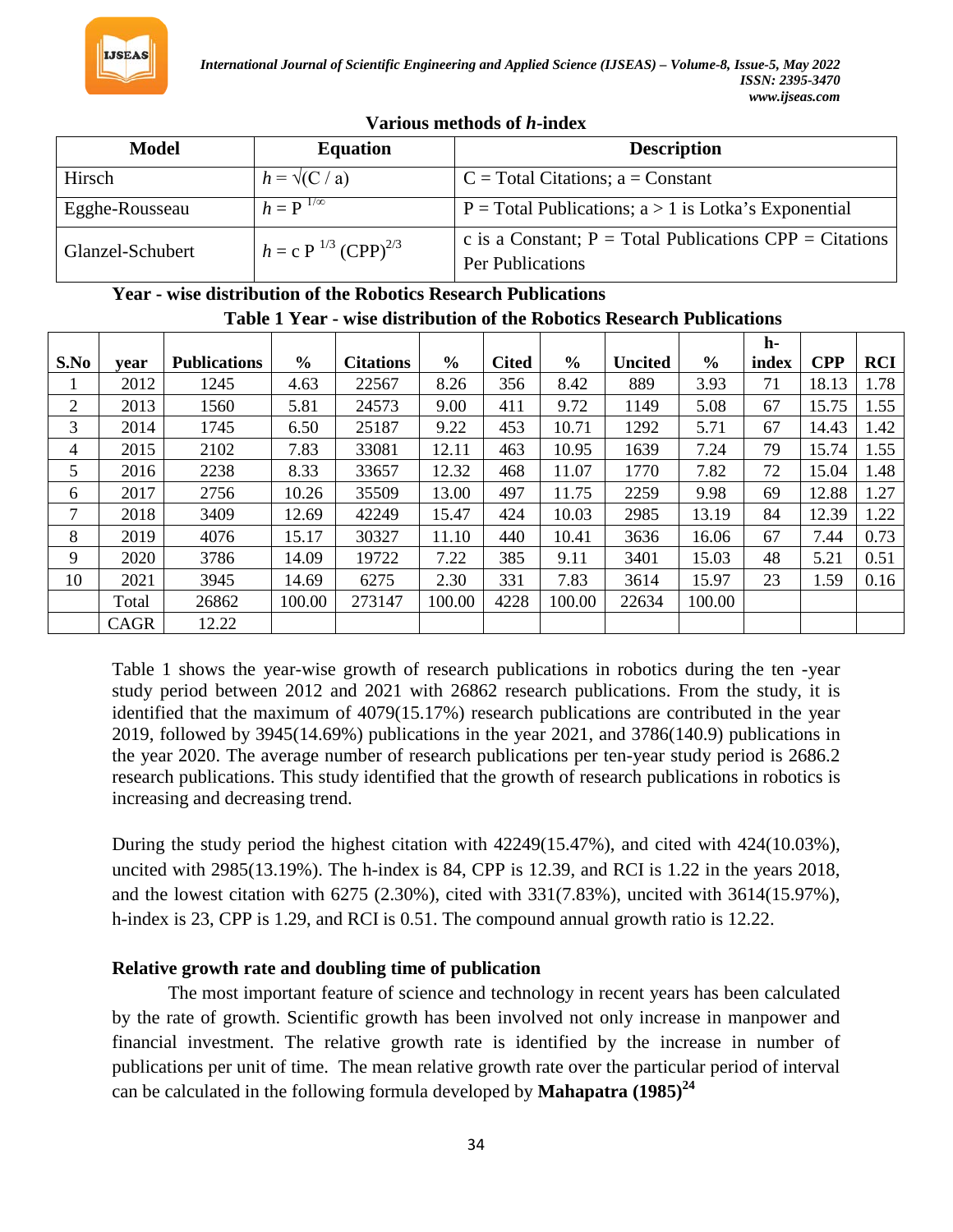

$$
R(a) = \frac{(W_2 - W_1)}{(T_2 - T_1)}
$$

Where,

 $R$  (a) = RGR = the mean relative growth rate over the specific period of interval

 $W_1$  = the logarithm of beginning number of publications/pages

W<sub>2</sub> = the logarithm of ending number of publications/pages after a specific period of interval

 $T_2 - T_1$  = the unit difference between the beginning time and the ending time.

Here the year can be think about as the unit of time. The relative growth rate for the both publications and pages are calculated separately.

 $R(a)$  = Relative growth rate per unit of publications per unit of time

 $R(p)$  = Relative growth rate per unit of pages per unit of time

## **Doubling Time [Dt]**

The doubling time is the time taken for the doubling of the number of records actually published within a stipulated period. The doubling time is calculated from the relative growth rate (difference between the logarithms of beginning and end of the year from the study) and the natural logarithm number is used, the difference has a value of 0.693. Thus the corresponding doubling time for each specific period of interval and for both publications and pages can be calculated by the following formula,

$$
Dt = \frac{0.693}{R(a)}
$$

**Relative growth rate and doubling time of Robotics Research Publications Table 2 Relative growth rate and doubling time of Robotics Research Publications** 

|      |       |                     |              |       |                | $RGR = (W2 -$ |                  |
|------|-------|---------------------|--------------|-------|----------------|---------------|------------------|
| S.No | Years | <b>Publications</b> | $_{\rm Cum}$ | W1    | W <sub>2</sub> | W1)           | $Dt=(0.693/RGR)$ |
|      | 2012  | 1245                | 1245         |       | 7.13           |               |                  |
| 2    | 2013  | 1560                | 2805         | 7.13  | 7.94           | 0.81          | 0.85             |
| 3    | 2014  | 1745                | 4550         | 7.94  | 8.42           | 0.48          | 1.43             |
| 4    | 2015  | 2102                | 6652         | 8.42  | 8.80           | 0.38          | 1.82             |
| 5    | 2016  | 2238                | 8890         | 8.80  | 9.09           | 0.29          | 2.39             |
| 6    | 2017  | 2756                | 11646        | 9.09  | 9.36           | 0.27          | 2.57             |
| 7    | 2018  | 3409                | 15055        | 9.36  | 9.62           | 0.26          | 2.70             |
| 8    | 2019  | 4076                | 19131        | 9.62  | 9.86           | 0.24          | 2.89             |
| 9    | 2020  | 3786                | 22917        | 9.86  | 10.04          | 0.18          | 3.84             |
| 10   | 2021  | 3945                | 26862        | 10.04 | 10.20          | 0.16          | 4.36             |
|      | Total | 26862               |              |       |                |               |                  |

The relative growth rate (RGR) and the doubling time (Dt) were calculated and the result is present in table 2. From the study it is identified the table 2, the relative growth rate is 0.81 in the year 2013 and 0.16 in the year 2021. This study confirmed that the relative growth rate is decreasing trend. At the same time doubling time found that 0.85 in the year 2013 and 4.36 in the year 2021 and it confirmed that doubling time is an increasing trend during the study period.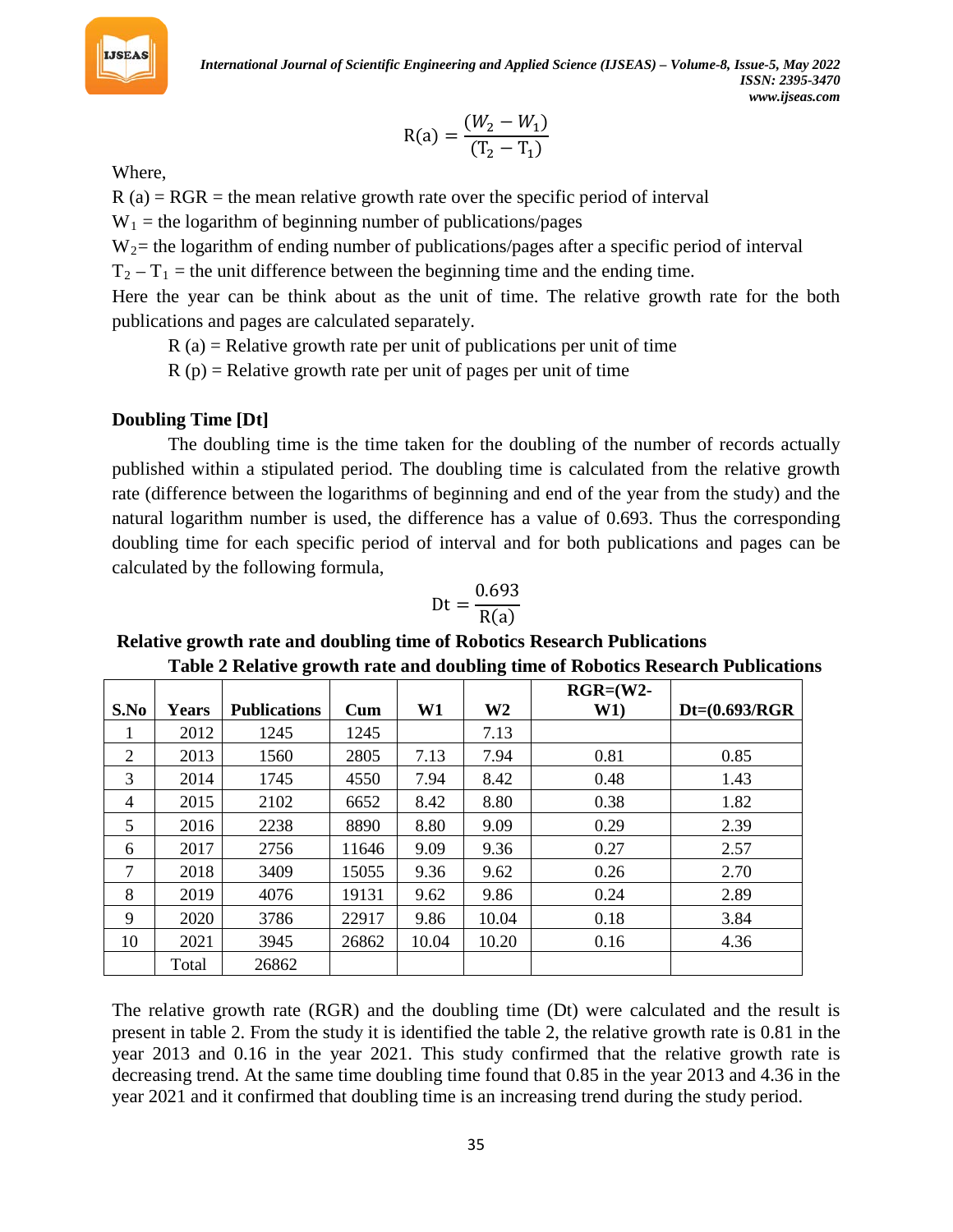

|                | е росишене пре разначении от колонез кезента и изпението |                     |               |                   |               |  |  |  |  |  |
|----------------|----------------------------------------------------------|---------------------|---------------|-------------------|---------------|--|--|--|--|--|
| S.No           | Document type                                            | <b>Publications</b> | $\frac{6}{6}$ | <b>Cumulative</b> | $\frac{6}{6}$ |  |  |  |  |  |
|                | Conference Paper                                         | 15680               | 58.37         | 15680             | 4.37          |  |  |  |  |  |
| $\overline{2}$ | Article                                                  | 8829                | 32.87         | 24509             | 6.83          |  |  |  |  |  |
| 3              | Review                                                   | 817                 | 3.04          | 25326             | 7.05          |  |  |  |  |  |
| 4              | <b>Book Chapter</b>                                      | 619                 | 2.30          | 25945             | 7.23          |  |  |  |  |  |
| 5              | <b>Conference Review</b>                                 | 505                 | 1.88          | 26450             | 7.37          |  |  |  |  |  |
| 6              | Book                                                     | 141                 | 0.52          | 26591             | 7.41          |  |  |  |  |  |
| 7              | Editorial                                                | 122                 | 0.45          | 26713             | 7.44          |  |  |  |  |  |
| 8              | <b>Note</b>                                              | 68                  | 0.25          | 26781             | 7.46          |  |  |  |  |  |
| 9              | <b>Short Survey</b>                                      | 40                  | 0.15          | 26821             | 7.47          |  |  |  |  |  |
| 10             | Letter                                                   | 15                  | 0.06          | 26836             | 7.47          |  |  |  |  |  |
| 11             | Erratum                                                  | 10                  | 0.04          | 26846             | 7.48          |  |  |  |  |  |
| 12             | Data Paper                                               | 6                   | 0.02          | 26852             | 7.48          |  |  |  |  |  |
| 13             | Retracted                                                | 4                   | 0.01          | 26856             | 7.48          |  |  |  |  |  |
| 14             | Undefined                                                | 6                   | 0.02          | 26862             | 7.48          |  |  |  |  |  |
|                | total                                                    | 26862               | 100.00        | 359068            | 100.00        |  |  |  |  |  |

#### **Document wise Distribution of Robotics Research Publications Table 3 Document wise Distribution of Robotics Research Publications**

Table-3 demonstrated the document type wise distribution of publication for the study of robotics publications and it found that the conference papers were dominating over all the available conference paper with 15680(58.37%) records counted, followed by articles 8829(32.87%) and review with 817(3.04%), book chapter 619(2.30%), conference review with 505(1.88%), book with 141(0.525), editorial with 122(0.45%), note with 68(0.25), short survey with 40(0.15%) the minimum records were counted with letter 15(0.06%), erratum with 10(0.045), data paper  $6(0.02\%)$ , retracted with  $4(0.01\%)$ , undefined with  $6(0.02\%)$  record. The out of two document type conference paper, article are 91.24% and another document type 8.76% during the period of study

|  | Top 10 Subject - wise Robotics Distribution of Publications |  |
|--|-------------------------------------------------------------|--|
|--|-------------------------------------------------------------|--|

| S.No | <b>Subject</b>                               | <b>Publications</b> | $\frac{6}{10}$ |
|------|----------------------------------------------|---------------------|----------------|
| Т.   | <b>Agricultural and Biological Sciences</b>  | 387                 | 1.72           |
| 2    | <b>Arts and Humanities</b>                   | 323                 | 1.44           |
| 3    | Biochemistry, Genetics and Molecular Biology | 1197                | 5.33           |
| 4    | Business, Management and Accounting          | 374                 | 1.66           |
| 5    | <b>Chemical Engineering</b>                  | 572                 | 2.55           |
| 6    | Chemistry                                    | 611                 | 2.72           |
| 7    | <b>Computer Science</b>                      | 17712               | 78.84          |
| 8    | <b>Decision Sciences</b>                     | 803                 | 3.57           |
| 9    | Dentistry                                    | 8                   | 0.04           |
| 10   | <b>Earth and Planetary Sciences</b>          | 478                 | 2.13           |
|      | Total                                        | 22465               | 100.00         |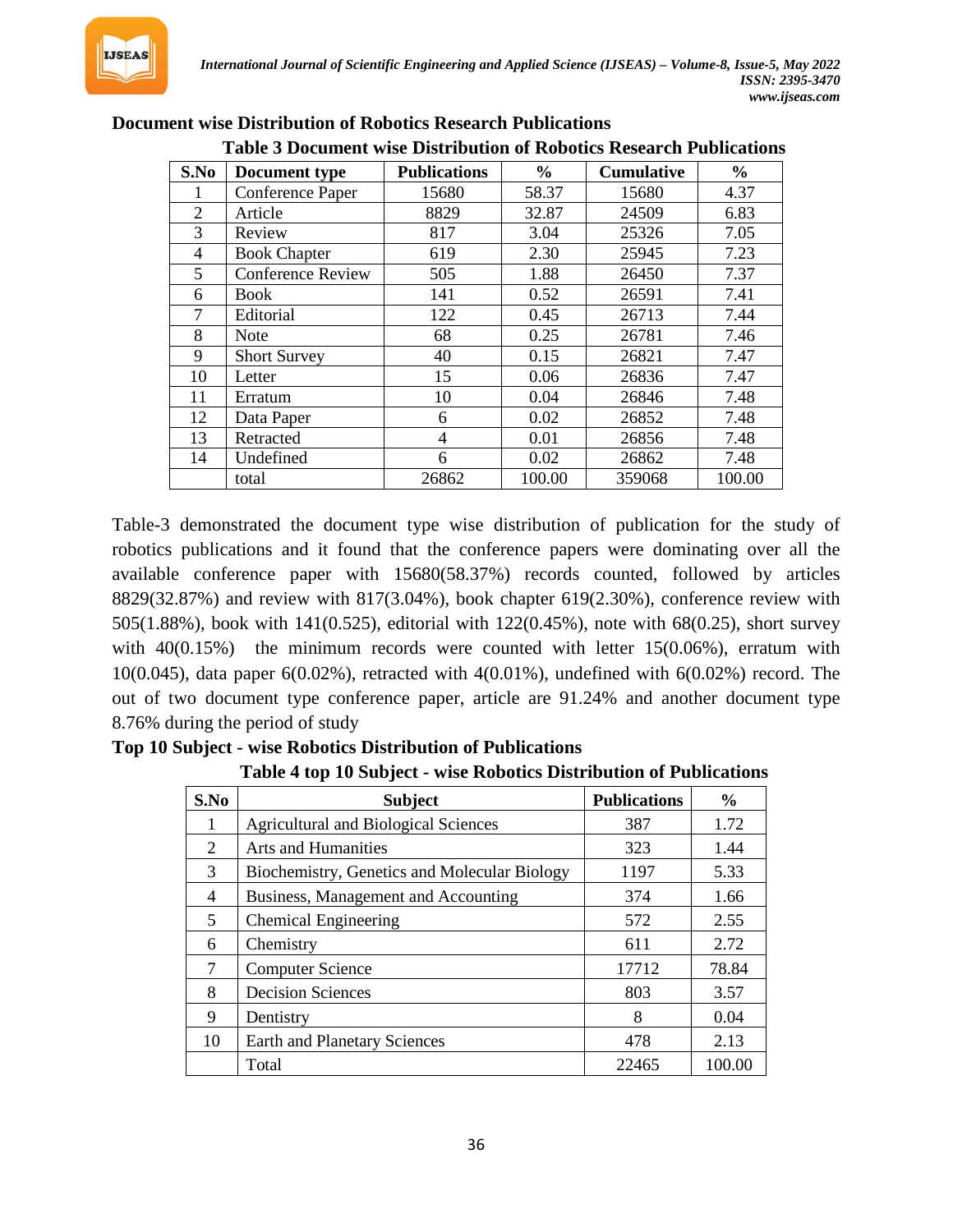

Table-4 the top 10 subjects wise distribution of publication during the period of study. It found that the maximum with 17712 (78.84%) research publications have been founded on Computer Science subject, followed by Biochemistry, Genetics and Molecular Biology subject with 11978(5.33%)research publications, and then Decision Sciences subjects with 803(3.57%) research publications and the subject with 10th rank minimum with 8 (0.04%)research publications was founded on Dentistry.

|      |                |                      |                     |               |                  |               |            | H-           |            |
|------|----------------|----------------------|---------------------|---------------|------------------|---------------|------------|--------------|------------|
| S.No | <b>Author</b>  | Country              | <b>Publications</b> | $\frac{6}{6}$ | <b>Citations</b> | $\frac{6}{6}$ | <b>CPP</b> | <b>Index</b> | <b>RCI</b> |
|      | Ceccarelli, M. | <b>United States</b> | 51                  | 13.42         | 270              | 3.12          | 5.29       | 9            | 0.23       |
| 2    | Guo, S.        | China                | 49                  | 12.89         | 501              | 5.78          | 10.22      | 13           | 0.45       |
| 3    | Carbone, G.    | Germany              | 38                  | 10.00         | 176              | 2.03          | 4.63       | 8            | 0.20       |
|      |                | United               |                     |               |                  |               |            |              |            |
| 4    | Huang, Q.      | Kingdom              | 37                  | 9.74          | 189              | 2.18          | 5.11       | 7            | 0.22       |
| 5    | Wu, X.         | Italy                | 37                  | 9.74          | 317              | 3.66          | 8.57       | 9            | 0.38       |
|      | Caldwell,      |                      |                     |               |                  |               |            |              |            |
| 6    | D.G.           | Japan                | 35                  | 9.21          | 1062             | 12.25         | 30.34      | 15           | 1.33       |
| 7    | Rus, D.        | India                | 35                  | 9.21          | 2844             | 32.82         | 81.26      | 22           | 3.56       |
| 8    | Laschi, C.     | Canada               | 33                  | 8.68          | 2723             | 31.42         | 82.52      | 18           | 3.62       |
| 9    | Ren, H.        | France               | 33                  | 8.68          | 564              | 6.51          | 17.09      | 15           | 0.75       |
| 10   | Pransky, J.    | South Korea          | 32                  | 8.42          | 20               | 0.23          | 0.63       | 3            | 0.03       |
|      | Total          |                      | 380                 | 100.00        | 8666             | 100.00        |            |              |            |

#### **Top 10 Author Robotics Research publications Table 5 top 10 Author Robotics Research publications**

Table-5 provides the top 10 authors during the study period. Among these authors, it can be seen that the author Ceccarelli, M. the United States secure first position contributed 51(13.42%) research publications, while the author Guo, S. China secure second position contributed 49(12.89%) research publications. The author, Carbone, G. Germany with 38(10.00%), and with 10th rank contributed Pransky, J. South Korea with 32(8.42%) research publications during the study period. The highest citations with 2844(32.42%) Rus, D, India, the CPP is 81.26, h-index is 22, and RCI is 3.56, and the lowest citations with 20(0.23%) Pransky, J. South Korea, the CPP is 0.63, h-index is 3, and RCI is 0.03.

**S.No Keyword Publications %** 1 Robotics 15995 32.55 2 | Machine Design | 8747 | 17.80 3 Robots 7069 14.38 4 Human Robot Interaction 1 3099 6.31 5 Machine Learning 3059 6.22 6 Man Machine Systems 2749 5.59

**Top 10 keywords Robotics Research publications**

**Table 6 top 10 keywords Robotics Research publications**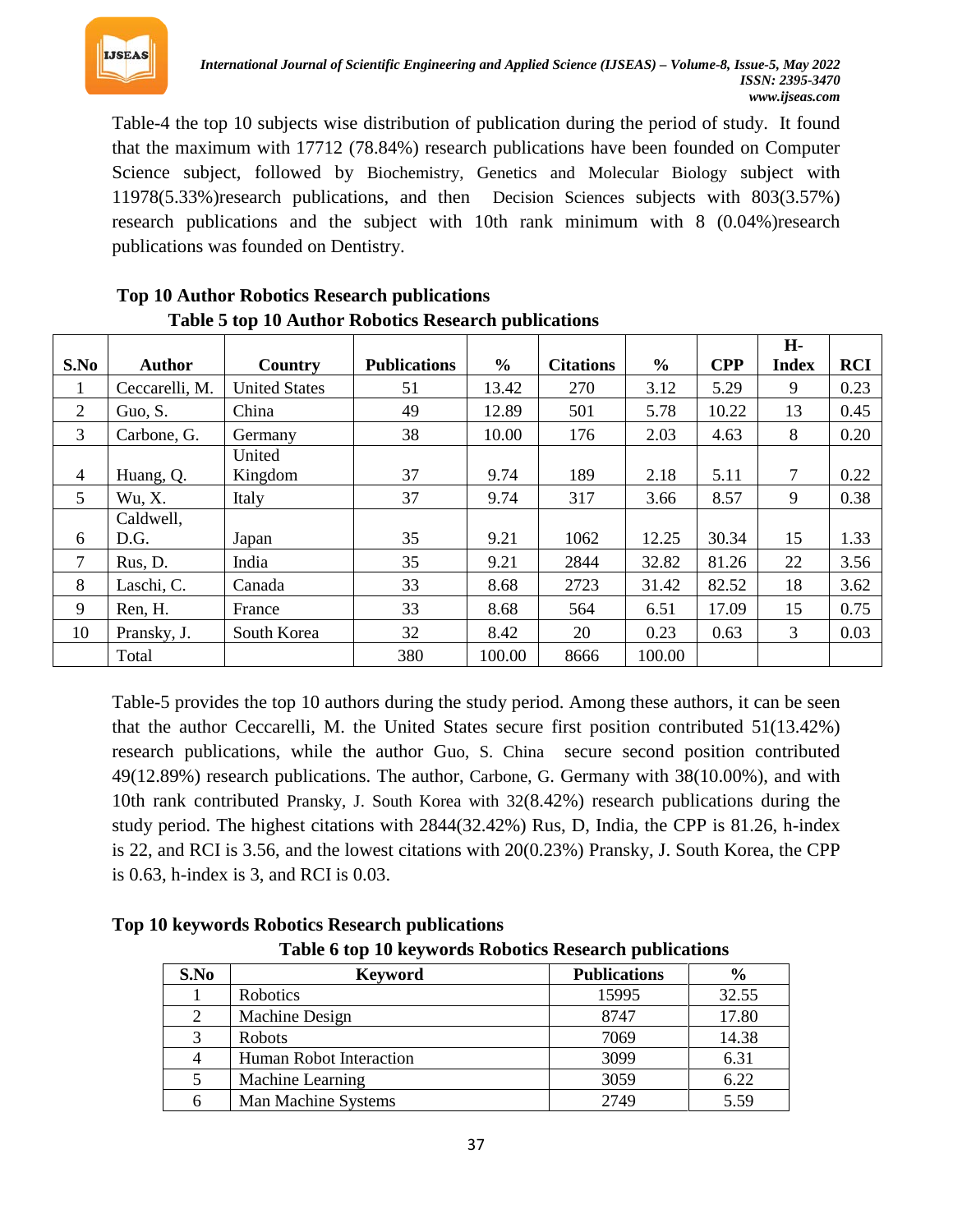

*International Journal of Scientific Engineering and Applied Science (IJSEAS) – Volume-8, Issue-5, May 2022 ISSN: 2395-3470 www.ijseas.com*

| $\overline{ }$ | Human                      | 2287  | 4.65   |
|----------------|----------------------------|-------|--------|
|                | <b>Agricultural Robots</b> | 2101  | 4.28   |
|                | Intelligent Robots         | 2020  | 4.11   |
| 10             | Artificial Intelligence    | 2017  | 4.10   |
|                | Total                      | 49143 | 100.00 |

Table-6 depicts the top 10 keywords which were used in robotics research publications. The maximum 15995(32.55%) research publications, the robotics keyword was used, followed by a robot keyword Machine Design with 8747(17.80%)research publications and the Robots with 7069(14.385), the minimum 2017(4.10%) research publications in aartificial intelligence the secure 10th rank during the study period.

|                |                                             |                     |               |                  |               |            | H-           |            |
|----------------|---------------------------------------------|---------------------|---------------|------------------|---------------|------------|--------------|------------|
| S.No           | <b>Organization</b>                         | <b>Publications</b> | $\frac{6}{9}$ | <b>Citations</b> | $\frac{0}{0}$ | <b>CPP</b> | <b>Index</b> | <b>RCI</b> |
|                | <b>Chinese Academy of Sciences</b>          | 467                 | 17.83         | 8960             | 16.64         | 19.19      | 43           | 0.93       |
| 2              | Harbin Institute of Technology              | 314                 | 11.99         | 1787             | 3.32          | 5.69       | 18           | 0.28       |
| 3              | Ministry of Education China                 | 260                 | 9.93          | 3265             | 6.06          | 12.56      | 28           | 0.61       |
| 4              | Massachusetts Institute of Technology       | 253                 | 9.66          | 11661            | 21.66         | 46.09      | 47           | 2.24       |
| 5              | Istituto Italiano di Tecnologia             | 234                 | 8.93          | 4092             | 7.60          | 17.49      | 34           | 0.85       |
| 6              | Georgia Institute of Technology             | 229                 | 8.74          | 6308             | 11.71         | 27.55      | 37           | 1.34       |
| $\overline{7}$ | <b>Technical University of Munich</b>       | 225                 | 8.59          | 3684             | 6.84          | 16.37      | 29           | 0.80       |
|                | <b>CNRS</b> Centre National de la Recherche |                     |               |                  |               |            |              |            |
| 8              | Scientifique                                | 214                 | 8.17          | 3869             | 7.19          | 18.08      | 25           | 0.88       |
| 9              | Carnegie Mellon University                  | 212                 | 8.09          | 6851             | 12.72         | 32.32      | 40           | 1.57       |
| 10             | Tsinghua University                         | 211                 | 8.06          | 3371             | 6.26          | 15.98      | 23           | 0.78       |
|                | Total                                       | 2619                | 100.00        | 53848            | 100.00        |            |              |            |

# **Top 10 Organization Robotics Research publications Table 7 top 10 Organization Robotics Research publications**

Table-7 shows the profile of the top 10 organization which was contributed to research publications during the period of study. The maximum 467(17.83%) research publications were contributed by the Chinese Academy of Sciences, followed by 314(11.99%) research publications contributed by Harbin Institute of Technology and 260(9.93%) research publications were contributed by Ministry of Education China, and Tsinghua University with 10th position 211 (8.06%) research publications contributed during the study. The highest citation with 11661(21.66%), the CPP is 46.09, h-index is 47, and 2.24, and the lowest citations with 1787(3.32%), the CPP is 5.69, h-index is 18, and RCI is 0.28.

# **Top 10 Country Robotics Research Publications Table 8 top 10 Country Robotics Research Publications**

| S.No | <b>Country</b>       | <b>Publications</b> | $\frac{6}{9}$ | <b>Citations</b> | $\frac{6}{9}$ | CPP   | Н-<br>Index | RCI  |
|------|----------------------|---------------------|---------------|------------------|---------------|-------|-------------|------|
|      | <b>United States</b> | 5795                | 27.79         | 105474           | 38.37         | 18.20 | 133         | 1.38 |
|      | <b>China</b>         | 4698                | 22.53         | 40855            | 14.86         | 8.70  | 78          | 0.66 |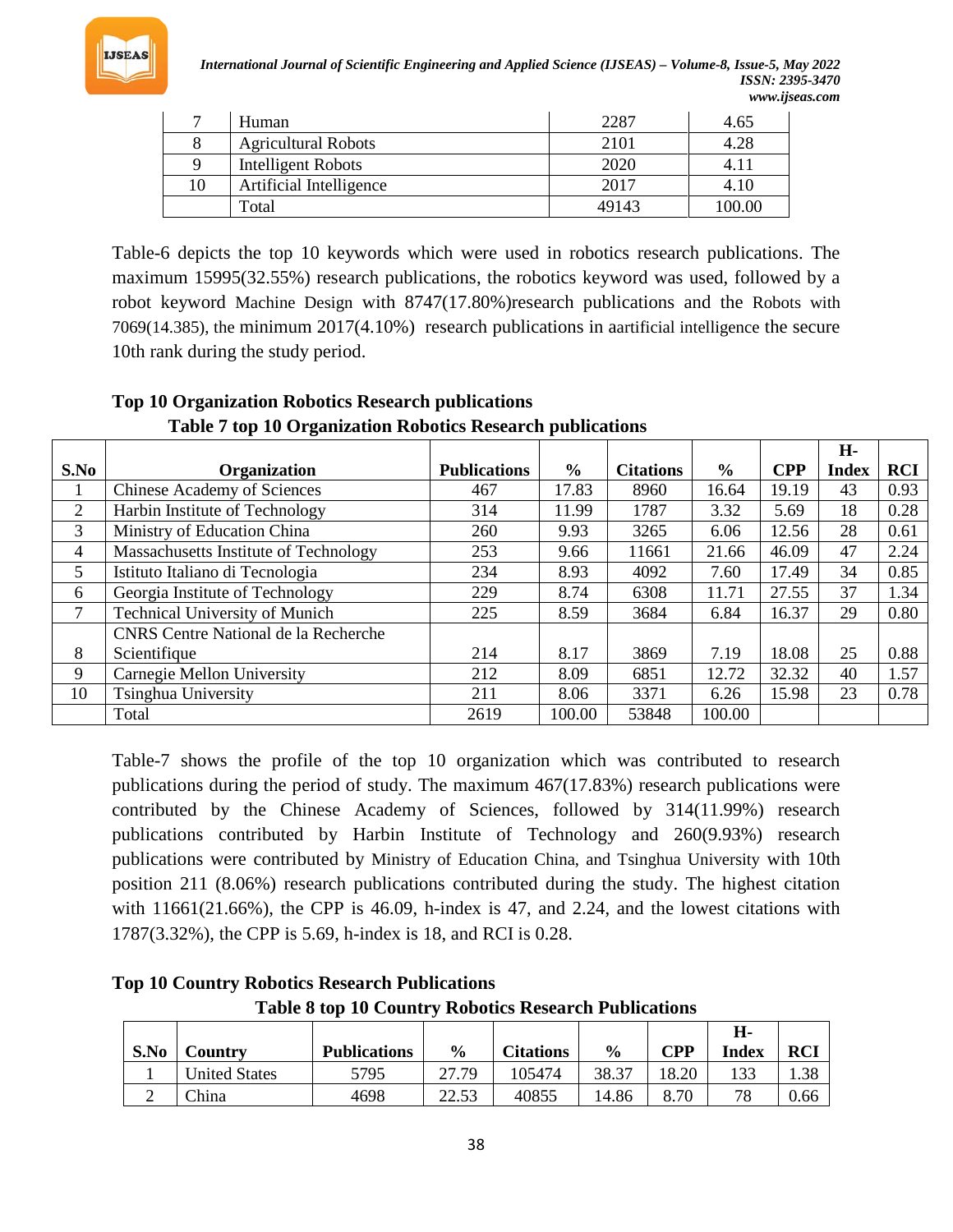

*International Journal of Scientific Engineering and Applied Science (IJSEAS) – Volume-8, Issue-5, May 2022 ISSN: 2395-3470 www.ijseas.com*

| 3              | Germany        | 1957  | 9.39   | 29562  | 10.75  | 15.11 | 66 | 1.15 |
|----------------|----------------|-------|--------|--------|--------|-------|----|------|
| $\overline{4}$ | United Kingdom | 1735  | 8.32   | 23889  | 8.69   | 13.77 | 65 | 1.04 |
| 5              | Italy          | 1532  | 7.35   | 22183  | 8.07   | 14.48 | 63 | 1.10 |
| 6              | Japan          | 1361  | 6.53   | 12075  | 4.39   | 8.87  | 48 | 0.67 |
| 7              | India          | 1327  | 6.36   | 6206   | 2.26   | 4.68  | 32 | 0.35 |
| 8              | Canada         | 894   | 4.29   | 11882  | 4.32   | 13.29 | 51 | 1.01 |
| 9              | France         | 796   | 3.82   | 10787  | 3.92   | 13.55 | 47 | 1.03 |
| 10             | South Korea    | 755   | 3.62   | 11965  | 4.35   | 15.85 | 43 | 1.20 |
|                | Total          | 20850 | 100.00 | 274878 | 100.00 |       |    |      |

Table-8 the top 10 Country in the world during the period of study. From the study that the United States was the maximum with 5795(27.79%) research publications and it is dominating over all the country which are contributed publication during the study, then followed by China with 4698(22.53%) research publications and Germany was research publications with 1957(9.39%), the South Korea is 10tn ranking with 755(3.62%)research publications. The highest citations with 105474(38.37%), CPP is 18.20, h-index is 133, and RCI is 1.38, the lowest citations with 6206(2.26%), the CPP is 4.68, h-index is 32, and RCI is 0.35.

## **Top 10 Journals Robotics Research publications Tale 9 top 10 Journals Robotics Research publications**

|                |                                                |                     |               |                  |        |            | $H -$ |            |
|----------------|------------------------------------------------|---------------------|---------------|------------------|--------|------------|-------|------------|
| S.No           | <b>Journals</b>                                | <b>Publications</b> | $\frac{6}{6}$ | <b>Citations</b> | $\%$   | <b>CPP</b> | Index | <b>RCI</b> |
| 1              | Lecture Notes In Computer Science              | 1048                | 22.24         | 4196             | 11.66  | 4.00       | 24    | 0.52       |
|                | Including Subseries Lecture Notes In           |                     |               |                  |        |            |       |            |
|                | Artificial Intelligence And Lecture Notes      |                     |               |                  |        |            |       |            |
|                | In Bioinformatics                              |                     |               |                  |        |            |       |            |
| $\overline{2}$ | <b>ACM IEEE International Conference On</b>    | 661                 | 14.03         | 5441             | 15.12  | 8.23       | 35    | 1.08       |
|                | Human Robot Interaction                        |                     |               |                  |        |            |       |            |
| 3              | Advances In Intelligent Systems And            | 589                 | 12.50         | 1334             | 3.71   | 2.26       | 12    | 0.30       |
|                | Computing                                      |                     |               |                  |        |            |       |            |
| $\overline{4}$ | Proceedings IEEE International                 | 581                 | 12.33         | 11764            | 32.70  | 20.25      | 51    | 2.65       |
|                | Conference On Robotics And Automation          |                     |               |                  |        |            |       |            |
| 5 <sup>5</sup> | <b>ACM</b> International Conference Proceeding | 394                 | 8.36          | 516              | 1.43   | 1.31       | 8     | 0.17       |
|                | <b>Series</b>                                  |                     |               |                  |        |            |       |            |
| 6              | <b>IEEE</b> International Conference On        | 368                 | 7.81          | 4296             | 11.94  | 11.67      | 29    | 1.53       |
|                | <b>Intelligent Robots And Systems</b>          |                     |               |                  |        |            |       |            |
| 7              | <b>IEEE Robotics And Automation Letters</b>    | 311                 | 6.60          | 4439             | 12.34  | 14.27      | 32    | 1.87       |
| 8              | <b>Mechanisms And Machine Science</b>          | 278                 | 5.90          | 790              | 2.20   | 2.84       | 11    | 0.37       |
| 9              | <b>Applied Mechanics And Materials</b>         | 270                 | 5.73          | 289              | 0.80   | 1.07       | 8     | 0.14       |
| 10             | <b>IEEE Access</b>                             | 212                 | 4.50          | 2915             | 8.10   | 13.75      | 27    | 1.80       |
|                | Total                                          | 4712                | 100.00        | 35980            | 100.00 |            |       |            |

Table- 9 depicts the top 10 major Journals which were used in robotics research publications. The maximum 1048(22.24%) research publications robotics Journals in Lecture Notes In Computer Science Including Subseries Lecture Notes In Artificial Intelligence And Lecture Notes In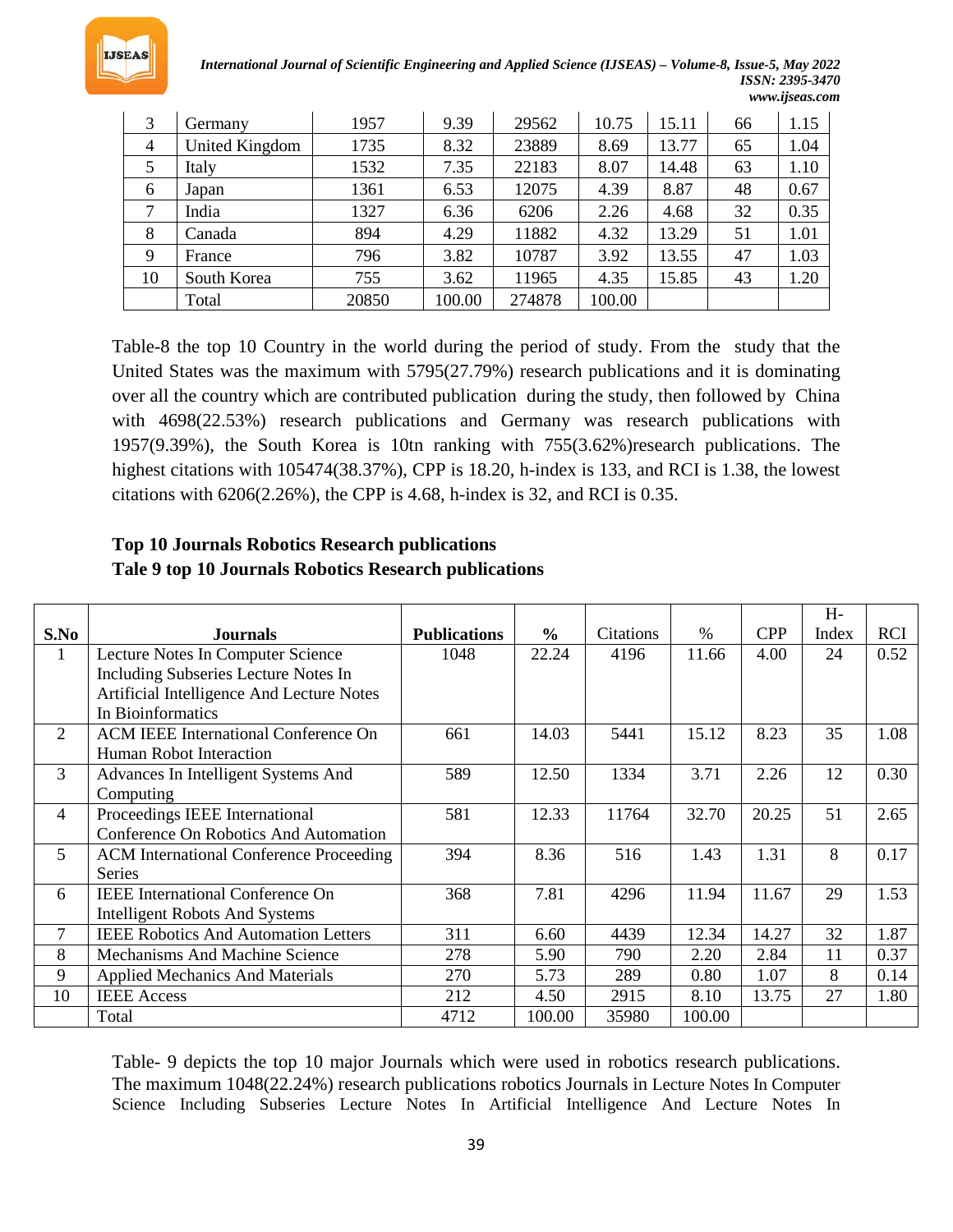

Bioinformatics, followed by a ACM IEEE International Conference On Human Robot Interaction with 661(14.03%)research publications, Advances In Intelligent Systems And Computing with the 589(12.50%) research publications, the minimum 212(4.50%) research publications in IEEE Access and secure 10th rank during the study period. The highest citations with 11764(32.70%) research publications in Proceedings IEEE International Conference on Robotics and Automation, CPP is 20.25, h-index is 51, and RCI is 2.65, the lowest citations with 289(0.80%) Applied Mechanics and Materials, CPP is 1.07, h-index is 8, and RCI is 1.80.

| Tuble To top To I unuing rightly Teopolics Iteseuren I ubileutions |                                                         |                     |               |  |  |  |  |
|--------------------------------------------------------------------|---------------------------------------------------------|---------------------|---------------|--|--|--|--|
| S.No                                                               | <b>Funding</b>                                          | <b>Publications</b> | $\frac{6}{9}$ |  |  |  |  |
|                                                                    | National Natural Science Foundation of China            | 1736                | 29.89         |  |  |  |  |
| 2                                                                  | <b>National Science Foundation</b>                      | 1118                | 19.25         |  |  |  |  |
| 3                                                                  | <b>European Commission</b>                              | 665                 | 11.45         |  |  |  |  |
| $\overline{4}$                                                     | Horizon 2020 Framework Programme                        | 551                 | 9.49          |  |  |  |  |
| 5                                                                  | Engineering and Physical Sciences Research Council      | 339                 | 5.84          |  |  |  |  |
| 6                                                                  | Seventh Framework Programme                             | 317                 | 5.46          |  |  |  |  |
| 7                                                                  | Japan Society for the Promotion of Science              | 306                 | 5.27          |  |  |  |  |
| 8                                                                  | National Key Research and Development Program of China  | 273                 | 4.70          |  |  |  |  |
| 9                                                                  | Fundamental Research Funds for the Central Universities | 257                 | 4.43          |  |  |  |  |
| 10                                                                 | National Institutes of Health                           | 245                 | 4.22          |  |  |  |  |
|                                                                    | Total                                                   | 5807                | 100.00        |  |  |  |  |

#### **Top 10 Funding Agency Robotics Research Publications Table 10 top 10 Funding Agency Robotics Research Publications**

| Table- 10 depicts the top 10 major funding agency which were used in robotics research        |
|-----------------------------------------------------------------------------------------------|
| publications. The maximum funding agency with 1736(29.89%) research publications National     |
| Natural Science Foundation of China, followed by a funding agency National Science Foundation |
| with $1118(19.25%)$ research publications and European Commission funding agency with the     |
| $665(11.45%)$ research publications the minimum of funding agency with $245(4.22%)$ research  |
| publications in National Institutes of Health during the study period.                        |

**Top 10 Language Robotics Research Publications**

**Table 11 top 10 Language Robotics Research Publications**

| S.No | Language | <b>Publications</b> | $\frac{0}{0}$ |
|------|----------|---------------------|---------------|
|      | English  | 26332               | 97.95         |
| 2    | Chinese  | 308                 | 1.15          |
| 3    | Spanish  | 53                  | 0.20          |
| 4    | German   | 52                  | 0.19          |
| 5    | Russian  | 39                  | 0.15          |
| 6    | Korean   | 27                  | 0.10          |
| 7    | French   | 23                  | 0.09          |
| 8    | Turkish  | 21                  | 0.08          |
| 9    | Japanese | 17                  | 0.06          |
| 10   | Italian  | 12                  | 0.04          |
|      |          | 26884               | 100.00        |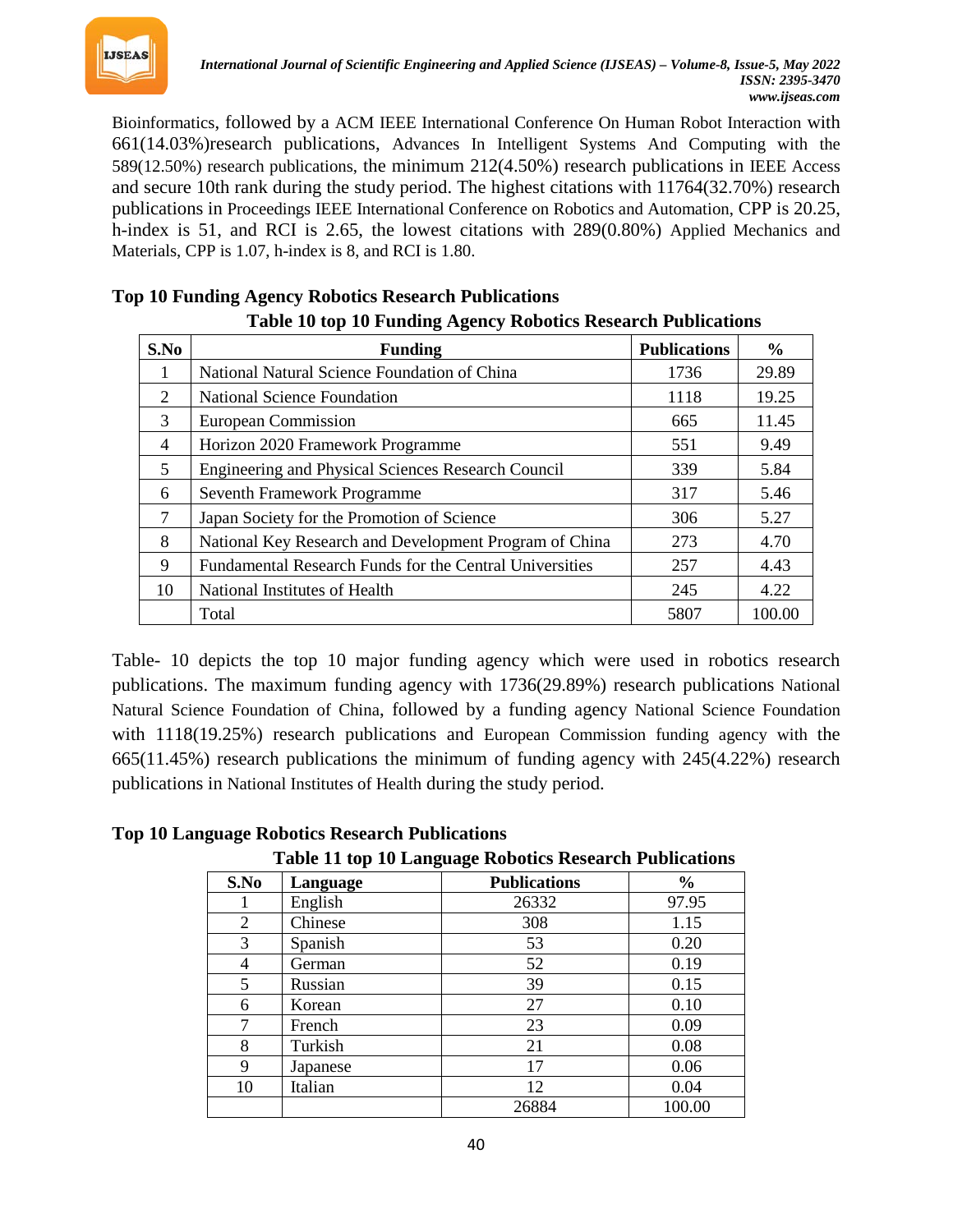

Table- 11 depicts the top 10 major language which were used in robotics research publications. The maximum 26332(97.95) research publications in robotics English language was used, followed by a robot Chinese language with 308(1.15%) research publications, and Spanish language with 53(0.20%) research publications, and the minimum 12(0.04%) research publications procedures Italian language was used and secure 10th rank during the study period.

| $\mathbf{1}_{\mathbf{u}}$ and $\mathbf{1}_{\mathbf{u}}$ and $\mathbf{1}_{\mathbf{u}}$ and $\mathbf{1}_{\mathbf{u}}$ and $\mathbf{1}_{\mathbf{u}}$ and $\mathbf{1}_{\mathbf{u}}$ and $\mathbf{1}_{\mathbf{u}}$<br>S.No<br>$\mathbf X$<br>$\mathbf{Y2}$<br>XY<br>Years<br>Count(Y) |       |       |      |                |         |  |  |  |
|----------------------------------------------------------------------------------------------------------------------------------------------------------------------------------------------------------------------------------------------------------------------------------|-------|-------|------|----------------|---------|--|--|--|
|                                                                                                                                                                                                                                                                                  |       |       |      |                |         |  |  |  |
|                                                                                                                                                                                                                                                                                  | 2012  | 1245  | $-5$ | 25             | $-6225$ |  |  |  |
| 2                                                                                                                                                                                                                                                                                | 2013  | 1560  | $-4$ | 16             | $-6240$ |  |  |  |
| 3                                                                                                                                                                                                                                                                                | 2014  | 1745  | $-3$ | 9              | $-5235$ |  |  |  |
| 4                                                                                                                                                                                                                                                                                | 2015  | 2102  | $-2$ | $\overline{4}$ | $-4204$ |  |  |  |
| 5                                                                                                                                                                                                                                                                                | 2016  | 2238  | $-1$ |                | $-2238$ |  |  |  |
| 6                                                                                                                                                                                                                                                                                | 2017  | 2756  |      |                | 2756    |  |  |  |
| 7                                                                                                                                                                                                                                                                                | 2018  | 3409  | 2    | 4              | 6818    |  |  |  |
| 8                                                                                                                                                                                                                                                                                | 2019  | 4076  | 3    | 9              | 12228   |  |  |  |
| 9                                                                                                                                                                                                                                                                                | 2020  | 3786  | 4    | 16             | 15144   |  |  |  |
| 10                                                                                                                                                                                                                                                                               | 2021  | 3945  | 5    | 25             | 19725   |  |  |  |
|                                                                                                                                                                                                                                                                                  | Total | 26862 |      | 110            | 32529   |  |  |  |

#### **Time Series Analysis in Research Publications Table 12 Time Series Analysis in Research Publications**

Total | 26862 | 110 | 32529 Table-12 time series analysis study reveals that, the estimated growth values are identified based on previous data. A straight –line equation is adapted to measure the future values based on

previous data. Time series analysis used by **Jeyshankar and Ramesh babu (2013)***<sup>P</sup>* **25.** 

This study identified the future prediction of Robotics research publications in India for the year 2025 and 2030.

Straight Line Equation is

 $Y = a + bx$ 

Here,

 $\sum Y = 26862$ ,  $\sum X^2 = 110$ ,  $\sum XY = 32529$  $a= \sum Y/N = 26862/10 = 2686.2 = 2686$  $b = \sum XY / \sum X^2 = 32529/110 = 295.71 = 296$ 

Estimate growth of publications in the year 2025 is, when  $x = 2025-2015 = 10$ 

$$
Y = a + bx
$$
  
= 2686+ (110\*10) = 2686+1100 = 3786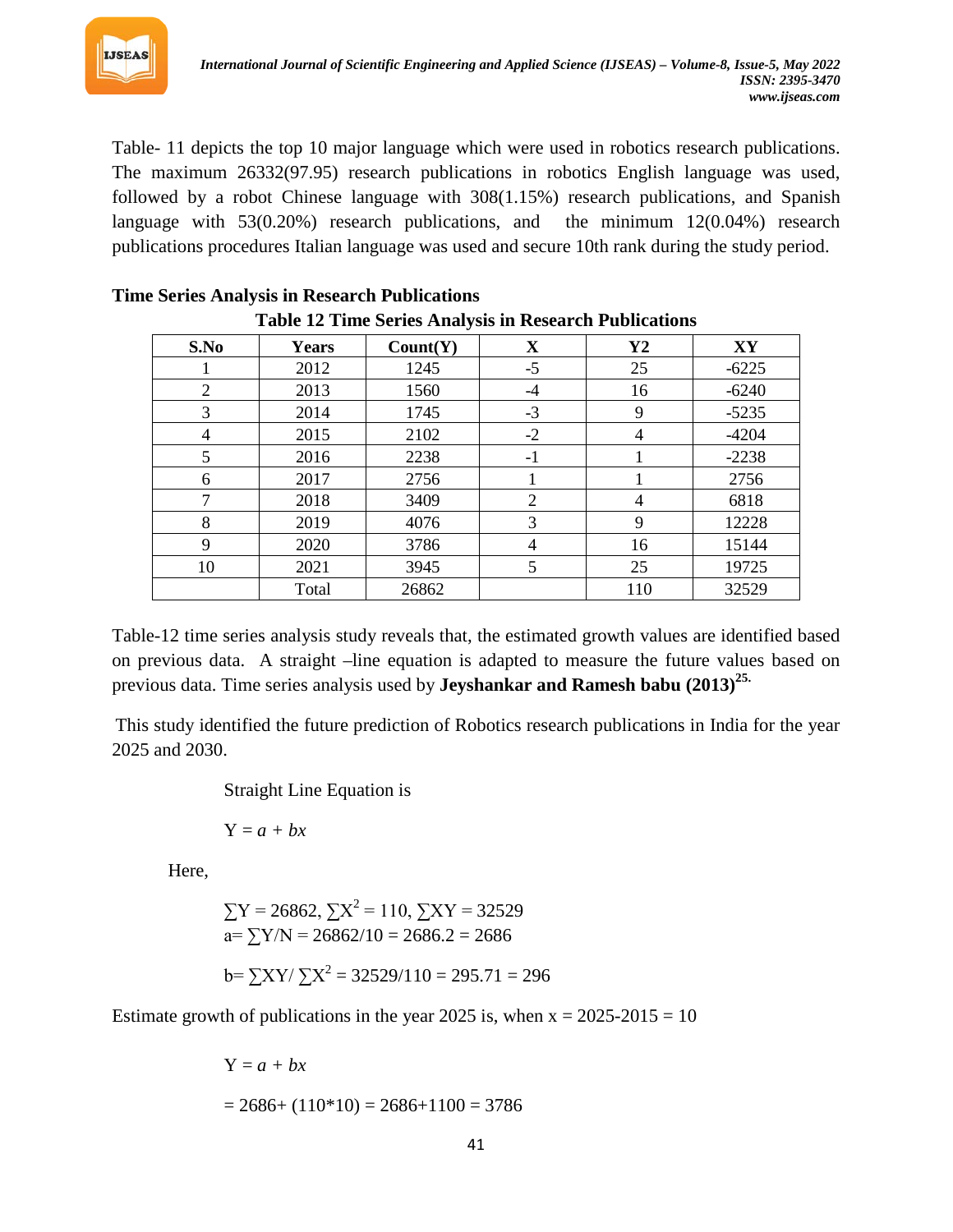

Estimated growth of publications in the year 2030 is, when  $x = 2030-2015 = 15$ 

$$
Y=a+bx
$$

 $= 2686 + (110*15) = 2686 + 1650 = 4336$ 

The robotic research publications in India in the year 2025 is around are equal to 3786 publication and the year 2030 is around are equal to 4336 publications. The statistical application analysis of the time series analysis is estimated growth based. So that the time serious analysis study conformed robotics research publications is increasing trend.

#### **Top 10 Highly Cited Paper in Research Publications Table -13 top 10 Highly Cited Paper in Research Publications**

| S.No           |                                                                                                                                     | <b>Citations</b> | <b>Document</b> |
|----------------|-------------------------------------------------------------------------------------------------------------------------------------|------------------|-----------------|
|                | <b>Titles of Highly cited papers</b>                                                                                                |                  | types           |
|                | Amjadi, M., (2016) Stretchable, Skin-Mountable, and Wearable Strain Sensors                                                         | 1623             | Review          |
|                | and Their Potential Applications: A Review, Advanced Functional Materials,                                                          |                  |                 |
|                | 26(11):1678-1698.                                                                                                                   |                  |                 |
| $\overline{2}$ | Hochberg, L.R., (2012) Reach and grasp by people with tetraplegia using a                                                           | 1547             | Article         |
|                | neurally controlled robotic arm, 485(7398):372-375.                                                                                 |                  |                 |
| 3              | Sze, V., (2017) Efficient Processing of Deep Neural Networks: A Tutorial and                                                        | 1297             | Review          |
|                | Survey, Proceedings of the IEEE, 105(12):2295-2329.                                                                                 |                  |                 |
| 4              | Huang, G., (2015) Trends in extreme learning machines: A review, Neural                                                             | 1180             | Review          |
|                | Networks, 61: 32-48.                                                                                                                |                  |                 |
| 5              | Kim, S., (2013) Soft robotics: A bioinspired evolution in robotics, Trends in                                                       | 1126             | Review          |
|                | Biotechnology, 31(5):287-294.                                                                                                       |                  |                 |
| 6              | Davies, M., (2018) Loihi: A Neuromorphic Manycore Processor with On-Chip                                                            | 983              | Article         |
|                | Learning, IEEE Micro, 38(1):82-99.                                                                                                  |                  |                 |
| 7              | Wang, S., (2018) Skin electronics from scalable fabrication of an intrinsically                                                     | 981              | Article         |
|                | stretchable transistor array, Nature, 555(7694):83-88.                                                                              |                  |                 |
| 8              | Beard, R.W., and McLain, T.W. (2012) Small unmanned aircraft: Theory and                                                            | 848              | <b>Book</b>     |
|                | practice, Small Unmanned Aircraft: Theory and Practice, 300.                                                                        |                  |                 |
| 9              |                                                                                                                                     | 809              | Article         |
|                | Mosadegh, B., (2014) Pneumatic networks for soft robotics that actuate rapidly,<br>Advanced Functional Materials, 24(15):2163-2170. |                  |                 |
|                |                                                                                                                                     |                  |                 |
| 10             | Hu, W., (2018) Small-scale soft-bodied robot with multimodal locomotion,                                                            | 776              | Article         |
|                | Nature, 554(7690):81-85.                                                                                                            |                  |                 |

Table- 13 the highest cited paper 1623 of Amjadi, M., (2016) Stretchable, Skin-Mountable, and Wearable Strain Sensors and Their Potential Applications: A Review, Advanced Functional Materials, 26(11):1678- 1698. The Second highly cited paper 1547 of Hochberg, L.R., (2012) Reach and grasp by people with tetraplegia using a neurally controlled robotic arm, 485(7398):372-375. Third highly cited paper 1297 of Sze, V., (2017) Efficient Processing of Deep Neural Networks: A Tutorial and Survey, Proceedings of the IEEE, 105(12):2295-2329. The total document type 05 article, 04 review, 01 book during the studt period.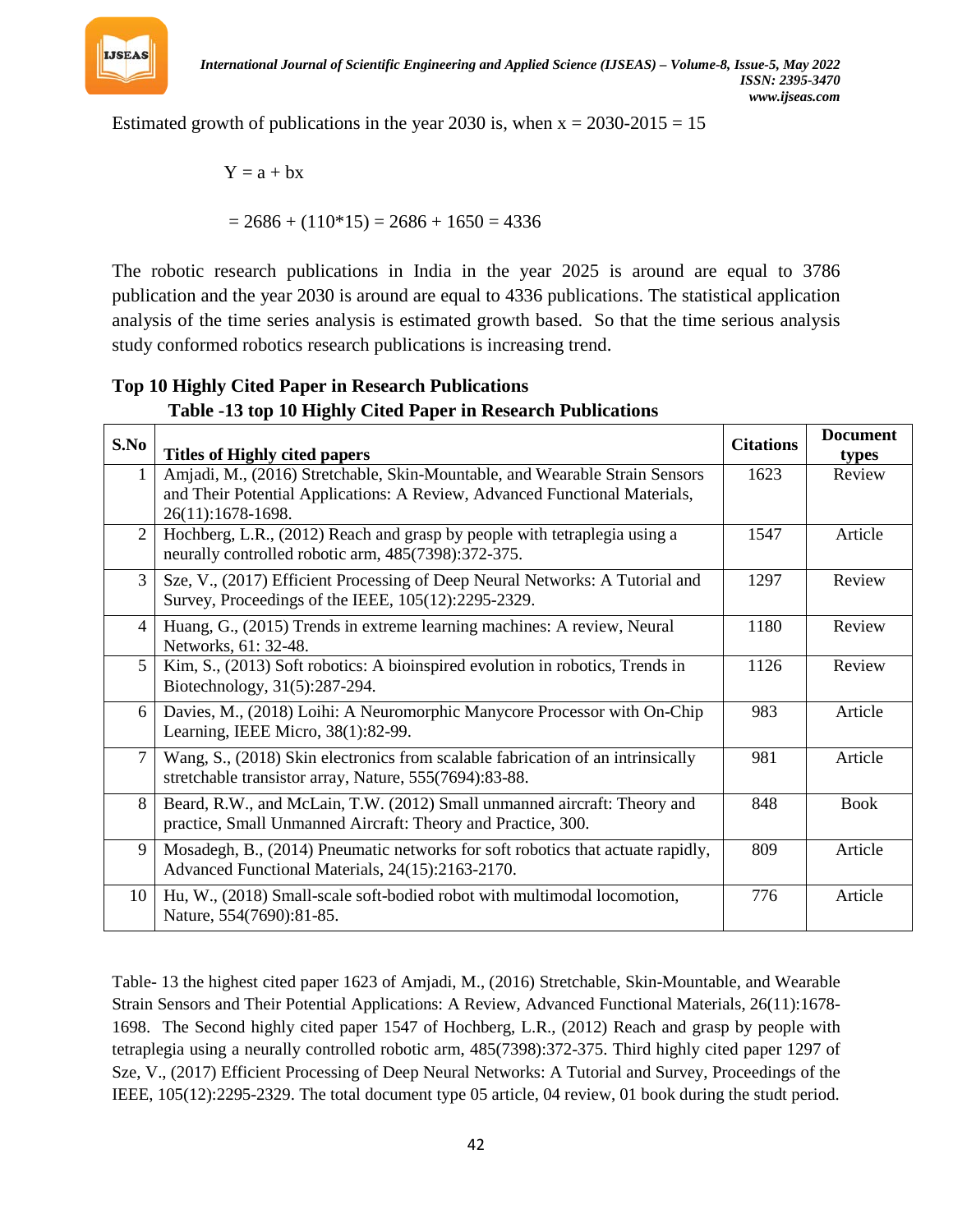

# **Major Finding**

- $\triangleright$  The present study aims to analysis the research productivity trend on the title "Robotics" research publications worldwide during 2012-2021 on the base of the Scopus database. A total of 26862 research publications, and it found that the maximum 4076 (74.46%) articles were published in the year 2019, followed by the year 2021 with 3945(72.07%) articles, and the 3786(69.16%) articles were published in the year 2020 during the study period.
- $\triangleright$  During the study period the highest citation with 42249(15.47%), and cited with 424(10.03%), uncited with 2985(13.19%). The h-index is 84, CPP is 12.39, and RCI is 0.25 in the years, and the lowest citation with 6275 (2.30%), cited with 331(7.83%), uncited with 3614(15.97%), h-index is 23, CPP is 5.21, and RCI is 0.03. The compound annual growth ratio is 12.22.
- $\triangleright$  The study a maximum RGR 0.81 has been recorded in the year 2013 and minimum RGR 0.16 has been counted in the year 2021 in the order of decreasing trend, while the maximum doubling time 4.36 has been counted in the year 2021 and the minimum doubling time 0.85 has been counted in the year 2013 in the order of increasing trend.
- $\triangleright$  The study conference paper with 15680(58.37%) records counted, followed by articles 8829(32.87%) and review with 817(3.04%), book chapter 619(2.30%), conference review with 505(1.88%), and the maximum 17712 (78.84%) articles have been founded on Computer Science subject, followed by Biochemistry, Genetics and Molecular Biology subject 11978(5.33%), Decision Sciences subjects with 803(3.57%) articles.
- $\triangleright$  During the author Ceccarelli, M. the United States secure first position contributed 51(13.42%) articles, while the author Guo, S. China secure second position contributed 49(12.89%) articles. The author, Carbone, G. Germany with 38(10.00%), the highest citations with 2844(32.42%) Rus, D, India, the CPP is 81.26, h-index is 22, and RCI is 3.56.
- $\triangleright$  During the maximum institutions with 467(17.83%) articles were contributed by the Chinese Academy of Sciences, followed by 314(11.99%) articles contributed by Harbin Institute of Technology and 260(9.93%) articles were contributed by Ministry of Education China, The highest citation with  $11661(21.66%)$ , the CPP is 46.09, h-index is 47, and 2.24.
- $\triangleright$  During the United States was secured 1st rank with 5795(27.79%) articles and it is dominating over all the country which are contributed articles during the study, then China was the 2nd rank holder of the study with 4698(22.53%) articles and Germany was the 3rd rank holder with 1957(9.39%) articles, The highest citations with 105474(38.37%), CPP is 18.20, h-index is 133, and RCI is 1.38.
- $\triangleright$  The study a maximum 1048(22.24%) times robotics Journals in Lecture Notes In Computer Science Including Subseries Lecture Notes In Artificial Intelligence And Lecture Notes In Bioinformatics, followed by a ACM IEEE International Conference On Human Robot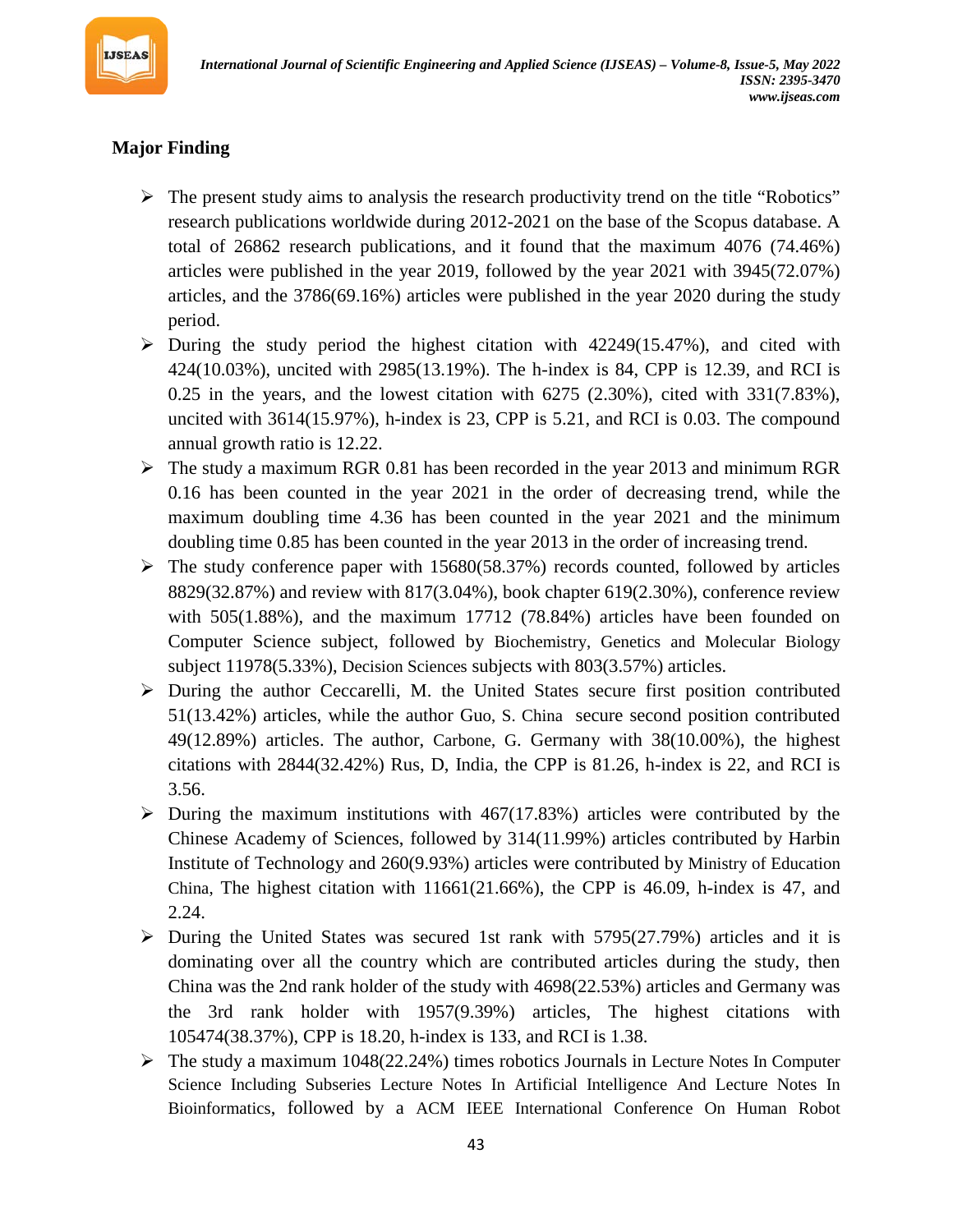

Interaction with 661(14.03%), Advances In Intelligent Systems And Computing with the 589(12.50%), The highest citations with 11764(32.70%) Proceedings IEEE International Conference on Robotics and Automation, CPP is 20.25, h-index is 51, and RCI is 2.65.

- $\triangleright$  The study a maximum funding agency with 1736(29.89%) National Natural Science Foundation of China, followed by a funding agency National Science Foundation with 1118(19.25%) and European Commission funding agency with the 665(11.45%) during the study period, and The study the maximum 15995(32.55%) robotics keyword was used, followed by Machine Design with 8747(17.80%) times and the Robots with 7069(14.385).
- $\triangleright$  During the time series analysis statistical application will be expected in the Leukemia research publications in the year 2025 is around are equal to 3786 publications and the year 2030 is around are equal to 4336 publications in increasing trend.
- The highest cited paper of 1623 Amjadi, M., (2016) Stretchable, Skin-Mountable, and Wearable Strain Sensors and Their Potential Applications: A Review, Advanced Functional Materials, 26(11):1678-1698. Second highly cited paper of 1547 Hochberg, L.R., (2012) Reach and grasp by people with tetraplegia using a neurally controlled robotic arm, 485(7398):372-375.

## **Reference**

- 1. **Saha S.K,** Introduction to Robotics, McGraw Hill Education (India) private limited publications, New Delhi, 2008, 1-2.
- 2. **Bruno Siciliano et.al,** Robotics: Modelling planning & control, Springer- *Verlag London Limited,* 2010, 1-2.
- 3. **Cole E J and Eales, NB, (1917).** The history of comparative anatomy: A statistic a analysis of the literature, *Science Progress*, 11(44): 578-963.
- 4. **Hulme EW (1923)** Statistical bibliography in relation to the growth of modern civilization, London: *Grafton*, **112**, 585–586.
- 5. **Ranganathan S R (1995)** Library and its scope Bangalore DRTC Seventh seminar volume paper DA, *International journal of scientometrics and info metrics,* 1(1): 15-21.
- 6. **Prichard A, (1969)** Statistical Bibliography of Bibliographies, *journal of documentation*, 25(4) (1969) 348-349.
- 7. **Van Raan A F J (1997)** Scientometics state- of The Art, *Scientometrics,* 38(1):205-218.
- 8. **Sab, M. C., Kumar, P. D., and Biradar, B. S. (2018).** Growth of literature and measures of scientific productivity of Indian Chemical Science research during 2002- 2016. *Journal of Advanced Chemical Sciences*, 04(01), 525–530.
- 9. **Gupta, B.M., Dhawan, S.M. and Gupta, R. (2017**). World Mobile Research : A Scientometric Assessment of Research Publications Output during 2007-16. *Library Philosophy and Practice (e-journal*
- 10. **Dhawan, S. M., Gupta, B. M., & Gupta, R. (2016).** Research in electronic publishing field: A scientometric assessment of publications output during 2005-14*. Annals of Library and Information Studies*, 63(1), 59–67.